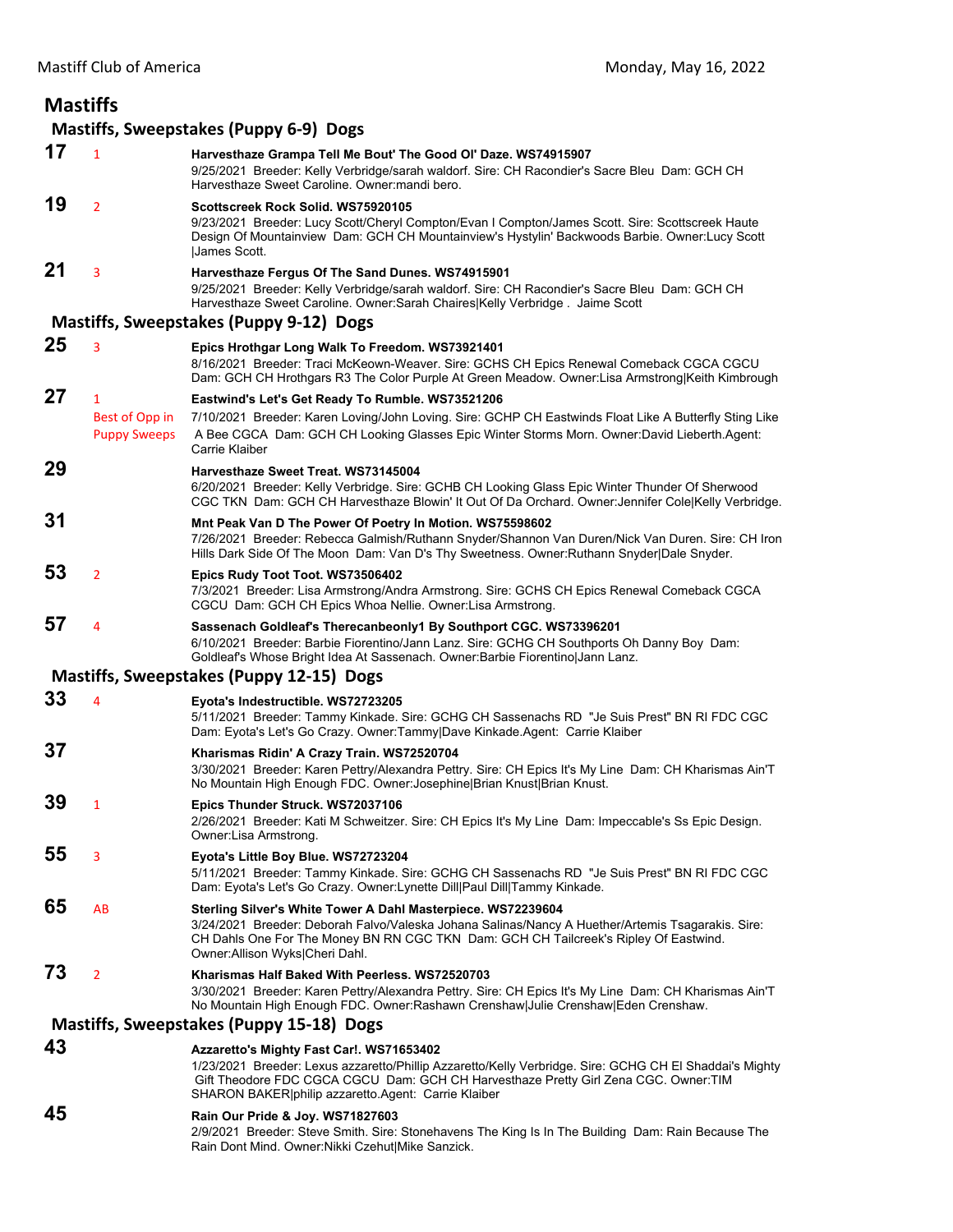| 47                                     | Goldleaf's I'M Batman, WS71903201<br>2/8/2021 Breeder: Maria Ruoto/Carrie Nolin/Jann Lanz. Sire: GCHS CH Harvesthaze Brazenhead Big<br>Hero CGC Dam: CH Goldleaf's Leader Of The Pack. Owner: Jann Lanz Maria Ruoto Jodi LaBombard.                                                                      |
|----------------------------------------|----------------------------------------------------------------------------------------------------------------------------------------------------------------------------------------------------------------------------------------------------------------------------------------------------------|
| 49<br>4                                | Harvesthaze's Notorious Big Poppa CGC. WS71653403<br>1/23/2021 Breeder: Lexus azzaretto/Phillip Azzaretto/Kelly Verbridge. Sire: GCHG CH El Shaddai's Mighty<br>Gift Theodore FDC CGCA CGCU Dam: GCH CH Harvesthaze Pretty Girl Zena CGC. Owner: Jaclyn Cook<br> Philip Azzaretto .Agent: Carrie Klaiber |
| 59                                     | Leodess' Noble Philosopher. WS72137504<br>12/15/2020 Breeder: Lisa L Gynn. Sire: GCH CH Laurel's Crown Fit For A Noble Dam: CH Leodess' Into<br>The Mystic. Owner: Lisa Gynn.                                                                                                                            |
| 63                                     | Goldleaf's Follow My Lead. WS71903202<br>2/8/2021 Breeder: Maria Ruoto/Carrie Nolin/Jann Lanz. Sire: GCHS CH Harvesthaze Brazenhead Big<br>Hero CGC Dam: CH Goldleaf's Leader Of The Pack. Owner: Jann Lanz Maria Ruoto Jodi LaBombard.                                                                  |
| 99<br>3                                | CH Collinswall R3 Both Barrels Loaded. WS72537005<br>1/16/2021 Breeder: Timothy A Collins/Ashley X Wall. Sire: GCHB CH R3 This Ain't My First Rodeo From<br>Jadem Dam: GCH CH Grangeview Hidden Secret. Owner: Tim Collins Nico Tomacelli Tim Pearson. Agent:<br>Rowan Baggenstos                        |
| 121                                    | CH Thunder Sky's Charlie Brown. WS70877102<br>12/17/2020 Breeder: Richard Greaver/Karin Weseloh/Mary Greaver/Marissa Weseloh. Sire: CH Thunder<br>Sky's Exponential Power Dam: CH Whispering Oaks Random Mayhem CGCA TKN. Owner:Dick Mary<br>Greaver Mary Greaver.                                       |
| 125 <sub>2</sub>                       | <b>CH Cavehill's Feudin Banjo FDC. WS71313606</b><br>12/2/2020 Breeder: Matthew Hess/Laura Watson. Sire: CH Pendragon Sherlok Of Man Nik Dam: CH<br>Hess' Country I Saw The Light. Owner: Matt Hess.                                                                                                     |
| 129                                    | CH Brazenhead I'M A Believer From Goldleaf. WS71903203<br>2/8/2021 Breeder: Maria Ruoto/Carrie Nolin/Jann Lanz. Sire: GCHS CH Harvesthaze Brazenhead Big<br>Hero CGC Dam: CH Goldleaf's Leader Of The Pack. Owner: Mitzi Walters.                                                                        |
| 137 <sub>1</sub>                       | GCH CH R3 Two Wraps And A Hooey. WS71104801                                                                                                                                                                                                                                                              |
| <b>Best JR in Sweeps</b>               | 12/7/2020 Breeder: Tim Pearson/Susan Pearson. Sire: GCHB CH R3 This Ain't My First Rodeo From<br>Jadem Dam: GCHG CH R3 Just Like You Only Prettier. Owner: Tim Pearson Susan Pearson. Agent:<br>Rowan Baggenstos                                                                                         |
| 171                                    | CH R3 Collinswall Loaded For Bear, WS71104802<br>12/7/2020 Breeder: Tim Pearson/Susan Pearson. Sire: GCHB CH R3 This Ain't My First Rodeo From<br>Jadem Dam: GCHG CH R3 Just Like You Only Prettier. Owner:Tim Collins Ashley Wall Tim Pearson Susan<br>Pearson.Agent: Rowan Baggenstos                  |
|                                        | Mastiffs, Sweepstakes (Puppy 6-9) Bitches                                                                                                                                                                                                                                                                |
| 22                                     |                                                                                                                                                                                                                                                                                                          |
| $\overline{2}$                         | Epics Lean On Me. WS74839301<br>11/11/2021 Breeder: Lisa Armstrong/Andra Armstrong. Sire: CH Epics It's My Line Dam: Epics Don'T<br>Take Your Luv 2 Town. Owner: Lisa Armstrong.                                                                                                                         |
| 24<br>4                                | Beowulfs-Clearprestige Something'Sinthewayshemoves. WS74061906<br>9/4/2021 Breeder: Susann Everett. Sire: Beowulfs Guardian Dam: Beowulfs Bridging The Divide.<br>Owner: Brian and Gina Clear.                                                                                                           |
| 26<br>AB                               | Scottscreek Gypsy Heart. WS75920102<br>9/23/2021 Breeder: Lucy Scott / Cheryl Compton / Evan I Compton / James Scott / . Sire: Scottscreek<br>Haute Design Of Mountainview Dam: GCH CH Mountainview's Hystylin' Backwoods Barbie. Owner: Lucy<br>Scott   James Scott.                                    |
| 28<br>3                                | Looking Glass Upsy Daisy In Sherwood. WS74716504<br>9/13/2021 Breeder: Karen Loving/John Loving. Sire: CH Creekside's Doc Beauregard Unscripted At<br>Sherwood Dam: GCH CH Looking Glass's Queen Annes Lace Of Sherwood. Owner: Karen Loving Wendy<br>Puckett.                                           |
| 30                                     | Sassenach's Magic Lights At Fidonacci. WS74100901<br>8/28/2021 Breeder: Barbie Fiorentino. Sire: CH Fidonacci Gatehouse Magic Bus FDC ATT Dam:<br>Sassenachs Classic Flavor CGC. Owner: Katherine Stivason Michael Stivason Karen Soell.                                                                 |
| 32                                     | J&P K9 Queen With All That Jazz. WS73836106<br>8/21/2021 Breeder: Patricia Vargas. Sire: GCHB CH Verteshegyi Genius FDC CA CGC Dam: J&P K9<br>Princess Piper CA CGC. Owner: Patty Vargas.                                                                                                                |
| 84                                     | Hrothgars Remember My Name. WS73921301<br>8/17/2021 Breeder: Traci McKeown-Weaver/Colleen R Winslow/Tim Pearson. Sire: CH Epics It's My Line<br>Dam: GCH CH Hrothgars R3 Hold Yer Horses. Owner: Traci McKeownWeaver.                                                                                    |
| 92<br>1<br><b>Best Puppy in Sweeps</b> | Scottscreek Knotty Blonde. WS75920101<br>9/23/2021 Breeder: Lucy Scott / Cheryl Compton / Evan I Compton / James Scott / . Sire: Scottscreek<br>Haute Design Of Mountainview Dam: GCH CH Mountainview's Hystylin' Backwoods Barbie. Owner: Lucy<br>Scott   James Scott.                                  |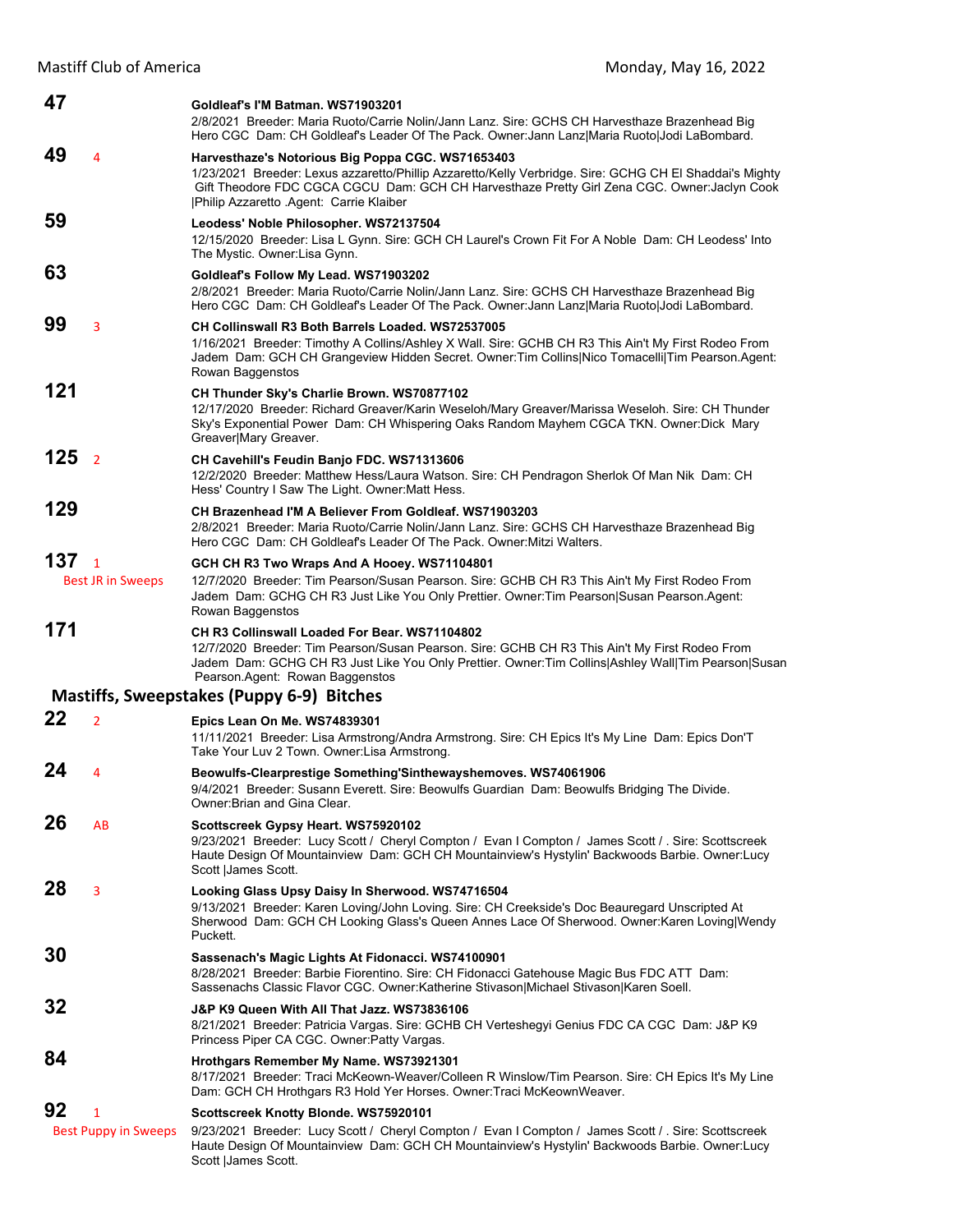## **Mastiffs, Sweepstakes (Puppy 9‐12) Bitches 34 Rain Acorn Hills Collaboration. WS73736101** 6/7/2021 Breeder: Steve Smith. Sire: CH Acorn Hills Nite To Remember Dam: CH Rain Blame It On The Rain. Owner:steve smith.Agent: Dick Greaver **36 Looking Glass Lady Millicent Of Lake Murray. WS73521212** 7/10/2021 Breeder: Karen Loving/John Loving. Sire: GCHP CH Eastwinds Float Like A Butterfly Sting Like A Bee CGCA Dam: GCH CH Looking Glasses Epic Winter Storms Morn. Owner:John and Karen Loving|Michelle Martin. Sherry Deans **38** <sup>1</sup> **Harvesthaze. Sweetmelody Coming From The Orchard. WS73145006** 6/20/2021 Breeder: Kelly Verbridge. Sire: GCHB CH Looking Glass Epic Winter Thunder Of Sherwood CGC TKN Dam: GCH CH Harvesthaze Blowin' It Out Of Da Orchard. Owner:Kelly Verbridge|Debbie Waterstraat. **40 Suvi's Truth In Tradition With Lazyd. WS73299210** 6/18/2021 Breeder: susan Miller-brittan. Sire: GCHB CH Thunder Sky's Cache Of Gold BN RN Dam: GCH CH Linfert Blue Bayou Of Big Dogs. Owner:susan miller|victoria willhite|nancy walker. **42** <sup>4</sup> **Thunder Sky Lazy D At Last @ Kinsmen. WS73299201** 6/18/2021 Breeder: susan miller-brittan. Sire: GCHB CH Thunder Sky's Cache Of Gold BN RN Dam: GCH CH Linfert Blue Bayou Of Big Dogs. Owner:Mary Lynn Speer|Richard Greaver|Nancy Walker. **44 Hrothgars Harley Quinn. WS73921402** 8/16/2021 Breeder: Traci McKeown-Weaver. Sire: GCHS CH Epics Renewal Comeback CGCA CGCU Dam: GCH CH Hrothgars R3 The Color Purple At Green Meadow. Owner:McKenzie Hummel|Traci McKeown-Weaver. **46** <sup>3</sup> **Harvesthaze Good Golly Miss Molly At Windward. WS73145001** 6/20/2021 Breeder: kelly verbridge. Sire: GCHB CH Looking Glass Epic Winter Thunder Of Sherwood CGC TKN Dam: GCH CH Harvesthaze Blowin' It Out Of Da Orchard. Owner:Beverly Ward|Kelly Verbridge.Agent: Carrie Klaiber **48 Coopers Accidentally On Purpose. WS75125104** 7/5/2021 Breeder: Becky Cooper/Braedy Cooper. Sire: CH Coopers & Audley Jewel Of The Nile Dam: GCH CH Audley & Coopers Color My World. Owner:Becky Cooper Braedy Cooper|Braedy Cooper. **50 Hrothgars Comin In Hot At Nottinghills. WS73921403** 8/16/2021 Breeder: Traci McKeown-Weaver. Sire: GCHS CH Epics Renewal Comeback CGCA CGCU Dam: GCH CH Hrothgars R3 The Color Purple At Green Meadow. Owner:Jane Mitchell|Traci Weaver. **100** <sup>2</sup> **Epics Mardi Gras. WS73506401** 7/3/2021 Breeder: Lisa Armstrong/Andra Armstrong. Sire: GCHS CH Epics Renewal Comeback CGCA CGCU Dam: GCH CH Epics Whoa Nellie. Owner:Lisa Armstrong. **Mastiffs, Sweepstakes (Puppy 12‐15) Bitches 52 Kharismas Ain'T No River Wide Enough. WS72520702** 3/30/2021 Breeder: Karen Pettry/Alexandra Pettry. Sire: CH Epics It's My Line Dam: CH Kharismas Ain'T No Mountain High Enough FDC. Owner:Karen Pettry|Jessica Pettry. **54 Hickory Creek's Gypsy Hazel Lady. WS72241203** 3/31/2021 Breeder: Todd N Baughman/Monica L Baughman. Sire: GCH CH Clover Valley's Part The Seas Moses Dam: GCH CH Hickory Creek's Dark Hunter Demon Simi. Owner:Rebecca Baughman|Monica Baughman. Amber Weiler **56** <sup>2</sup> **Eagle Clan's Listen To Me At Silver Sky. WS72224501** 3/8/2021 Breeder: Heather Moore/Brian Moore. Sire: GCHS CH Southports Ours Is The Fury Dam: Eagle Clan's Lady Luck Of Las Vegas. Owner:Heather Moore|Brian Moore|Lorrie Loomis. **58** AB **Magnum's R3 Ain't No Sunshine When You're Gone. WS72931202** 5/5/2021 Breeder: Rachel Diller. Sire: GCH CH R3 Mighty Young Gun FDC ATT Dam: CH Thousand Oaks Rendezvous In The Rockies. Owner:Rachel L Diller|Tim Pearson|Susan Pearson. **62** <sup>3</sup> **Kharisma Avalon's Belle Meade. WS72520705** 3/30/2021 Breeder: Karen Pettry/Alexandra Pettry. Sire: CH Epics It's My Line Dam: CH Kharismas Ain'T No Mountain High Enough FDC. Owner:Catherine Zavoras.Agent: Carrie Klaiber **98** <sup>1</sup> **Kharismas It Wasn'T Me. WS72520701** 3/30/2021 Breeder: Karen Pettry/Alexandra Pettry. Sire: CH Epics It's My Line Dam: CH Kharismas Ain'T No Mountain High Enough FDC. Owner:Karen Pettry|Alexandra Pettry. **148** <sup>4</sup> **Linferts Expensive Taste For SuVi. WS73587501** 4/29/2021 Breeder: Martha Linfert/Don Linfert/Michael Reid/Heather Reid. Sire: GCHG CH Jadems Oliver Twist Dam: Linfert's Caledonia Dreaming. Owner:susan miller|victoria willhite|marti linfert. **Mastiffs, Sweepstakes (Puppy 15‐18) Bitches**

| 64 |                  | R3 Collinswall Stay In Your Lane. WS72537003                                                                       |
|----|------------------|--------------------------------------------------------------------------------------------------------------------|
|    |                  | Best of Opp in 1/16/2021 Breeder: Timothy A Collins/Ashley X Wall. Sire: GCHB CH R3 This Ain't My First Rodeo From |
|    | <b>JR Sweeps</b> | Jadem Dam: GCH CH Grangeview Hidden Secret. Owner: Tim Pearson Susan Pearson. Agent: Rowan Baggenstos              |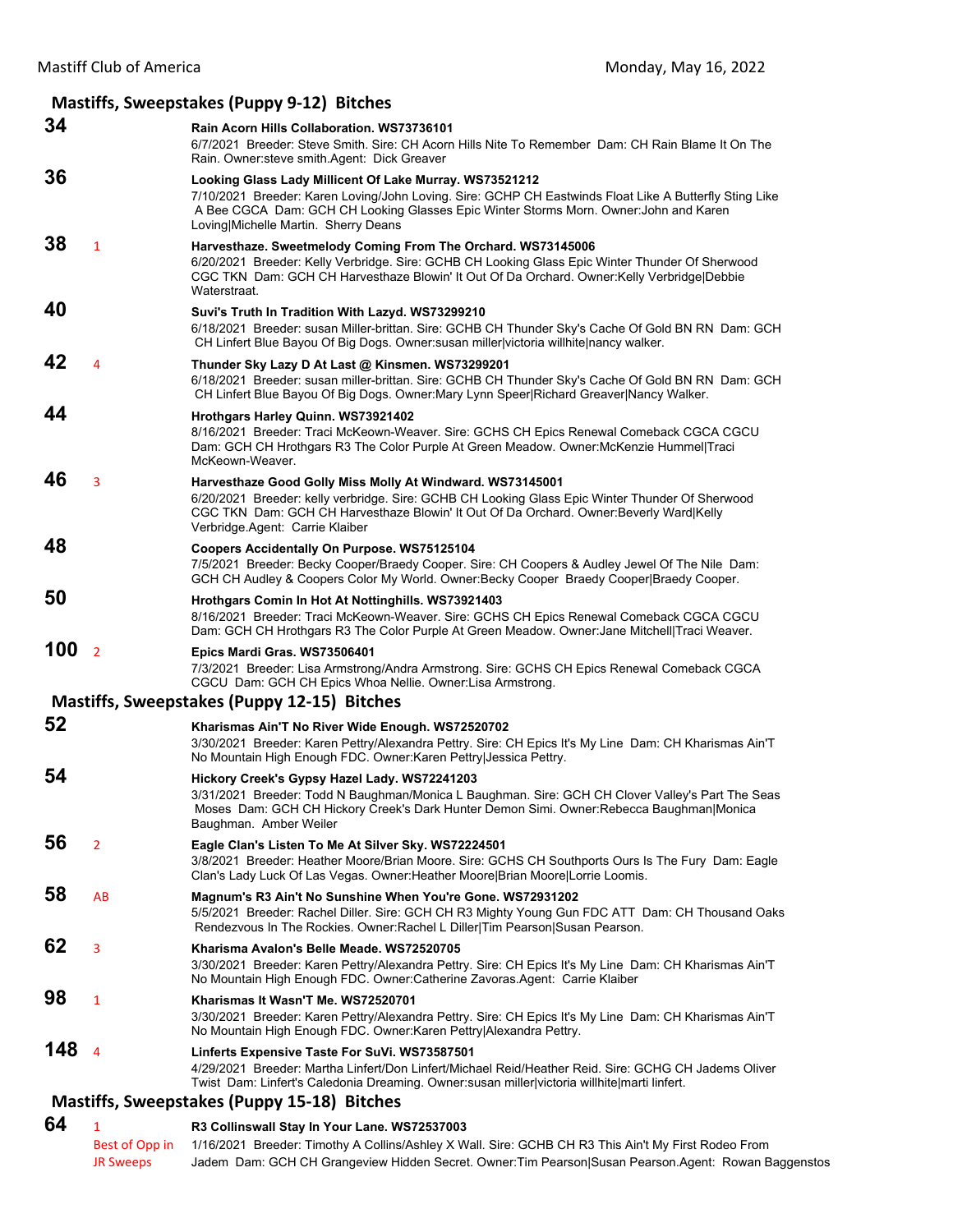Mastiff Club of America **Mastiff Club of America America America Monday, May 16, 2022** 

| 66  |                                                     | Cavehill's One For The Money At Luper'S. WS71313603<br>12/2/2020 Breeder: Matthew Hess/Laura Watson. Sire: CH Pendragon Sherlok Of Man Nik Dam: CH<br>Hess' Country I Saw The Light. Owner: Cynthia Luper. Agent: Matt Hess                                                    |
|-----|-----------------------------------------------------|--------------------------------------------------------------------------------------------------------------------------------------------------------------------------------------------------------------------------------------------------------------------------------|
| 68  |                                                     | Lakeside Mn Some Like It Hot. WS71646201<br>2/4/2021 Breeder: Debbie Wuetherich/Sherry Wuetherich/Chelsey Wuetherich. Sire: GCH CH Lexington's<br>Uncle Mugsy Dam: CH Lakeside Mn One Hot Mamma. Owner:Debbie Wuetherich Chelsey<br>Wuetherich Sherry Wuetherich Carrie Nolin. |
| 72  | 3                                                   | Cavehill's Put Up Or Shut Up. WS71313602<br>12/2/2020 Breeder: Matthew Hess/Laura Watson. Sire: CH Pendragon Sherlok Of Man Nik Dam: CH<br>Hess' Country I Saw The Light. Owner:Sarah Yandell.Agent: Matt Hess                                                                 |
| 74  | AB                                                  | Cavehill N Waymaker's Edge Of 17. WS71313605<br>12/2/2020 Breeder: Matthew Hess/Laura Watson. Sire: CH Pendragon Sherlok Of Man Nik Dam: CH<br>Hess' Country I Saw The Light. Owner: Matt Hess Trudy Hite Wayne Hite.                                                          |
| 76  | $\overline{2}$                                      | Excelsior's Sweet Citrus Preserve, WS71634606<br>2/10/2021 Breeder: Heather Eusanio/Michael Eusanio/Erica Tortorella. Sire: GCHS CH Rain Johnny<br>Come Latte Dam: CH Deez I Want It Now At Excelsior. Owner: Bethann Lynch   Heather Eusanio . Agent:<br>Carrie Klaiber       |
| 78  | 4                                                   | Cedarbrook Deez She Caught Me By Surprize. WS71541201<br>2/6/2021 Breeder: Leigh Sweasy/Neal Sweasy. Sire: Sir Winston Churchill Downs Of Cedarbrook Dam:<br>Cedarbrook Grand Temple Abby. Owner: Aura Niko Hagan Neil Sweasy.                                                 |
| 90  |                                                     | Leodess' Noble Highland Gypsy. WS72137501<br>12/15/2020 Breeder: Lisa L Gynn. Sire: GCH CH Laurel's Crown Fit For A Noble Dam: CH Leodess' Into<br>The Mystic. Owner: Lisa Gynn.                                                                                               |
| 102 |                                                     | Pantheon Acres Gold Medalist, WS70894802<br>11/24/2020 Breeder: Erika Wepner/Brandon Buzzell. Sire: CH Fireside Not Just A Pretty Face At<br>Pantheon Dam: Pantheon Acres Chanel No. 5. Owner: Erika Wepner Brandon L Buzzell.                                                 |
| 182 |                                                     | CH Cavehill's Lilli Of Dion At HIf. WS71313604<br>12/2/2020 Breeder: Matthew Hess/Laura Watson. Sire: CH Pendragon Sherlok Of Man Nik Dam: CH<br>Hess' Country I Saw The Light. Owner: Stephen Wisnieski Diane Becker.                                                         |
| 184 |                                                     | CH Thunder Sky's Peppermint Patti. WS70877101<br>12/17/2020 Breeder: Richard Greaver/Karin Weseloh/Mary Greaver/Marissa Weseloh. Sire: CH Thunder<br>Sky's Exponential Power Dam: CH Whispering Oaks Random Mayhem CGCA TKN. Owner: Dick<br>Greaver Mary Greaver.              |
|     |                                                     | Mastiffs, Sweepstakes (Veterans 6-8 Years) Dogs                                                                                                                                                                                                                                |
| 77  | $\mathbf{1}$<br><b>Best in Vet</b>                  | GCHP CH Highlanders To Boldly Go At Britestar. WS53642502<br>4/16/2016 Breeder: Stephanie Howells/Allen Howells/Joyce Vaughn/George Vaughn. Sire: CH Wildrose's                                                                                                                |
|     | <b>Sweeps</b>                                       | Music Man Dam: CH Highlanders Hearts Desire. Owner: Meredith Bostian   Barbara House.                                                                                                                                                                                          |
| 79  | $\overline{2}$                                      | GCHB CH Epics Mighty Hercules TKN. WS48458906<br>10/29/2014 Breeder: Lisa Kaye Armstrong. Sire: CH Epics First Journey Dam: CH Nittany's Little Miss<br>Beauty. Owner: Dustin J Finn Skylar Finn Lisa Armstrong.                                                               |
| 81  | 3                                                   | Black Creek Avalon's Sword Of Gideon. WS51945801<br>11/17/2015 Breeder: Sarah C Elkin. Sire: Black Creek's Bronco Dam: CH Black Creek's Gold Rush.<br>Owner:Catherine Zavoras Sarah Elkin.Agent: Carrie Klaiber                                                                |
|     |                                                     | Mastiffs, Sweepstakes (Veterans 8-10 Years) Dogs                                                                                                                                                                                                                               |
| 83  | 3                                                   | CH Leodess' Broadsided CA. WS47500904<br>5/5/2014 Breeder: Lisa L Gynn/Greg M Crusciel. Sire: CH Banyon's Dirty Ol' Man CA Dam: Leodess'<br>Mystical Muse. Owner:Lisa Gynn.                                                                                                    |
| 85  | $\overline{2}$                                      | CH Goldleaf's Big Nugget. WS47269601<br>4/17/2014 Breeder: Jann Lanz/Mark Lanz. Sire: GCHP2 CH Goldleaf's Trouble Coming CGC Dam: CH<br>Goldleaf's Ever After. Owner: Jann Lanz Mark Lanz.                                                                                     |
| 87  | $\mathbf{1}$                                        | CH Coopers & Audley Jewel Of The Nile. WS47835705<br>3/29/2014 Breeder: Becky Cooper/Lenni Brett Cipriotti/Nancy Spiller. Sire: CH Audley Farms Family Jules<br>Dam: GCH CH Cooperz Kaigans Hot Tamale. Owner: Becky Cooper Braedy Cooper Braedy Cooper.                       |
|     |                                                     | <b>Mastiffs, Sweepstakes (Veterans 6-8 Years) Bitches</b>                                                                                                                                                                                                                      |
| 128 | $\mathbf{1}$<br>Best of Opp in<br><b>Vet Sweeps</b> | GCH CH Millennium Something To Talk About. WS50523501<br>5/9/2015 Breeder: Tim Plezbert/Chris Jones. Sire: GCHS CH Rockee Top Gatehouse So I Ride RN<br>Dam: CH Millenniums Moonshadow. Owner: Tim Plezbert Chris Jones Julia Kriebs.                                          |
| 130 | 3                                                   | GCH CH Audley & Coopers Color My World. WS50469102<br>5/12/2015 Breeder: Nancy Spiller/Becky Cooper. Sire: CH Coopers & Audley Jewel Of The Nile Dam: CH<br>Audley Farms Look 'N' Good Darleen. Owner: Becky Cooper Braedy Cooper Braedy Cooper.                               |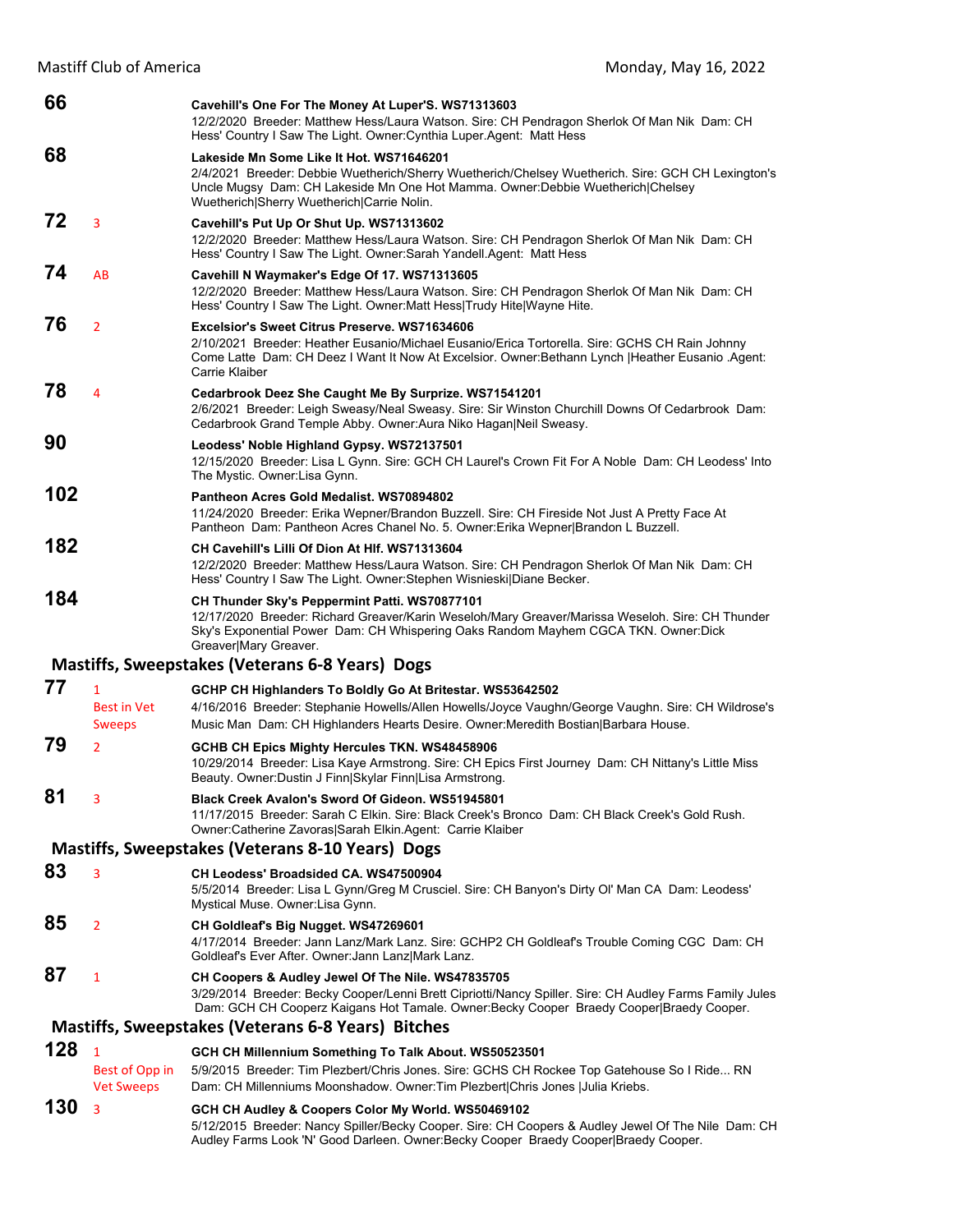| 132 <sub>2</sub> |                                    | GCHG CH R3 Just Like You Only Prettier. WS51783401<br>9/1/2015 Breeder: Laura Olsen/Tim Pearson/Susan Pearson. Sire: GCHS CH Rainy Days Eight Second<br>Ride CGCA Dam: Stonehavens Sound The Alarm. Owner: Tim Pearson Susan Pearson. Agent: Rowan<br>Baggenstos                                                         |
|------------------|------------------------------------|--------------------------------------------------------------------------------------------------------------------------------------------------------------------------------------------------------------------------------------------------------------------------------------------------------------------------|
| 1344             |                                    | GCH CH Epics Farmer Baby. WS53656301<br>4/4/2016 Breeder: Lisa Kaye Armstrong/Trent Armstrong. Sire: GCH CH Eastwinds Ivory Touche Dam:<br>GCH CH Epics Farmer Girl. Owner: Lisa Armstrong Trent Armstrong.                                                                                                              |
| 186              |                                    | GCHB CH Caledonia's Simply Irresistible Rockette. WS53432302<br>11/12/2015 Breeder: Don Linfert/Michael Reid/Heather Reid/Chad Long/Coagi Long. Sire: GCHB CH<br>Thunder Sky's Cache Of Gold BN RN Dam: CH Caledonia Treasured Heirloom. Owner:Linda David<br>Henson and Chad Coagi Long.                                |
|                  |                                    | <b>Mastiffs, Sweepstakes (Veterans 8-10 Years) Bitches</b>                                                                                                                                                                                                                                                               |
| 136              | $\overline{1}$                     | Therecco Just For The Fun Ofit. WS47126001<br>12/15/2013 Breeder: Debra Eccles. Sire: CH His Majesty Mighty Joe Young Bearhill Dam: Therecco<br>Fantasy Fire Gemstone. Owner: Debra Eccles Jane Mitchell.                                                                                                                |
| 138              | $\overline{2}$                     | GCHB CH Mountainview's I Put A Spell On You FDC CGCA ATT. WS45808804<br>10/31/2013 Breeder: Ms. Vera Hueg/Joanne Viera. Sire: GCH CH Harvest Haze's Bosco Newman The<br>Second CGC Dam: GCHB CH Mountainviews Kissa My Face Contessa. Owner: Katherine<br>Stivason Michael Stivason.                                     |
| 140              | $\overline{4}$                     | CH Leodess' Into The Mystic. WS47500901<br>5/5/2014 Breeder: Lisa L Gynn/Greg M Crusciel. Sire: CH Banyon's Dirty Ol' Man CA Dam: Leodess'<br>Mystical Muse. Owner:Lisa Gynn.                                                                                                                                            |
| 142              | $\overline{3}$                     | GCH CH Monastics Poetic Justice At Sunnydale BN RI THDN CGCA CGCU TKN . WS47129206<br>4/5/2014 Breeder: Dorothy D Moore/Susan Wheeler. Sire: GCHB CH Thunder Sky's Cache Of Gold BN<br>RN Dam: CH Asgard's Glory Faith And Honor Of Monastic. Owner: Jennifer Lambden Dolly Moore Susan<br>Wheeler Agent: Carrie Klaiber |
|                  |                                    | Mastiffs, Puppy (6-9 Months) Dogs                                                                                                                                                                                                                                                                                        |
| 17               | $\mathbf{1}$                       | Harvesthaze Grampa Tell Me Bout' The Good OI' Daze. WS74915907<br>9/25/2021 Breeder: Kelly Verbridge/sarah waldorf. Sire: CH Racondier's Sacre Bleu Dam: GCH CH<br>Harvesthaze Sweet Caroline. Owner: mandi bero.                                                                                                        |
| 19               | $\overline{2}$                     | Scottscreek Rock Solid. WS75920105<br>9/23/2021 Breeder: Lucy Scott/Cheryl Compton/Evan I Compton/James Scott. Sire: Scottscreek Haute<br>Design Of Mountainview Dam: GCH CH Mountainview's Hystylin' Backwoods Barbie. Owner:Lucy Scott<br>James Scott.                                                                 |
| 21               | 3                                  | Harvesthaze Fergus Of The Sand Dunes. WS74915901<br>9/25/2021 Breeder: Kelly Verbridge/sarah waldorf. Sire: CH Racondier's Sacre Bleu Dam: GCH CH<br>Harvesthaze Sweet Caroline. Owner: Sarah Chaires Kelly Verbridge. Jaime Scott                                                                                       |
|                  |                                    | Mastiffs, Puppy (9-12 Months) Dogs                                                                                                                                                                                                                                                                                       |
| 25               | 3                                  | Epics Hrothgar Long Walk To Freedom. WS73921401<br>8/16/2021 Breeder: Traci McKeown-Weaver. Sire: GCHS CH Epics Renewal Comeback CGCA CGCU<br>Dam: GCH CH Hrothgars R3 The Color Purple At Green Meadow. Owner:Lisa Armstrong Keith Kimbrough                                                                            |
| 27               | $\mathbf{1}$                       | Eastwind's Let's Get Ready To Rumble. WS73521206<br>7/10/2021 Breeder: Karen Loving/John Loving. Sire: GCHP CH Eastwinds Float Like A Butterfly Sting Like<br>A Bee CGCA Dam: GCH CH Looking Glasses Epic Winter Storms Morn. Owner:David Lieberth.Agent:<br>Carrie Klaiber                                              |
| 29               | $\overline{2}$                     | Harvesthaze Sweet Treat. WS73145004<br>6/20/2021 Breeder: Kelly Verbridge. Sire: GCHB CH Looking Glass Epic Winter Thunder Of Sherwood<br>CGC TKN Dam: GCH CH Harvesthaze Blowin' It Out Of Da Orchard. Owner: Jennifer Cole Kelly Verbridge.                                                                            |
| 31               | 4                                  | Mnt Peak Van D The Power Of Poetry In Motion. WS75598602<br>7/26/2021 Breeder: Rebecca Galmish/Ruthann Snyder/Shannon Van Duren/Nick Van Duren. Sire: CH Iron<br>Hills Dark Side Of The Moon Dam: Van D's Thy Sweetness. Owner: Ruthann Snyder Dale Snyder.                                                              |
|                  | <b>Mastiffs, 12-15 Months Dogs</b> |                                                                                                                                                                                                                                                                                                                          |
| 33               | $\overline{2}$                     | Eyota's Indestructible. WS72723205<br>5/11/2021 Breeder: Tammy Kinkade. Sire: GCHG CH Sassenachs RD "Je Suis Prest" BN RI FDC CGC<br>Dam: Eyota's Let's Go Crazy. Owner:Tammy Dave Kinkade.Agent: Carrie Klaiber                                                                                                         |
| 35               | 3                                  | Hickory Creeks Where's Daddy Going To Sleep Kullen. WS72241208<br>3/31/2021 Breeder: Todd N Baughman/Monica L Baughman. Sire: GCH CH Clover Valley's Part The Seas<br>Moses Dam: GCH CH Hickory Creek's Dark Hunter Demon Simi. Owner: Amber Keeter AJ Keeter Monica<br>Baughman. Elizabeth Salewasky                    |
| 37               | 4                                  | Kharismas Ridin' A Crazy Train. WS72520704<br>3/30/2021 Breeder: Karen Pettry/Alexandra Pettry. Sire: CH Epics It's My Line Dam: CH Kharismas Ain'T<br>No Mountain High Enough FDC. Owner: Josephine Brian Knust Brian Knust.                                                                                            |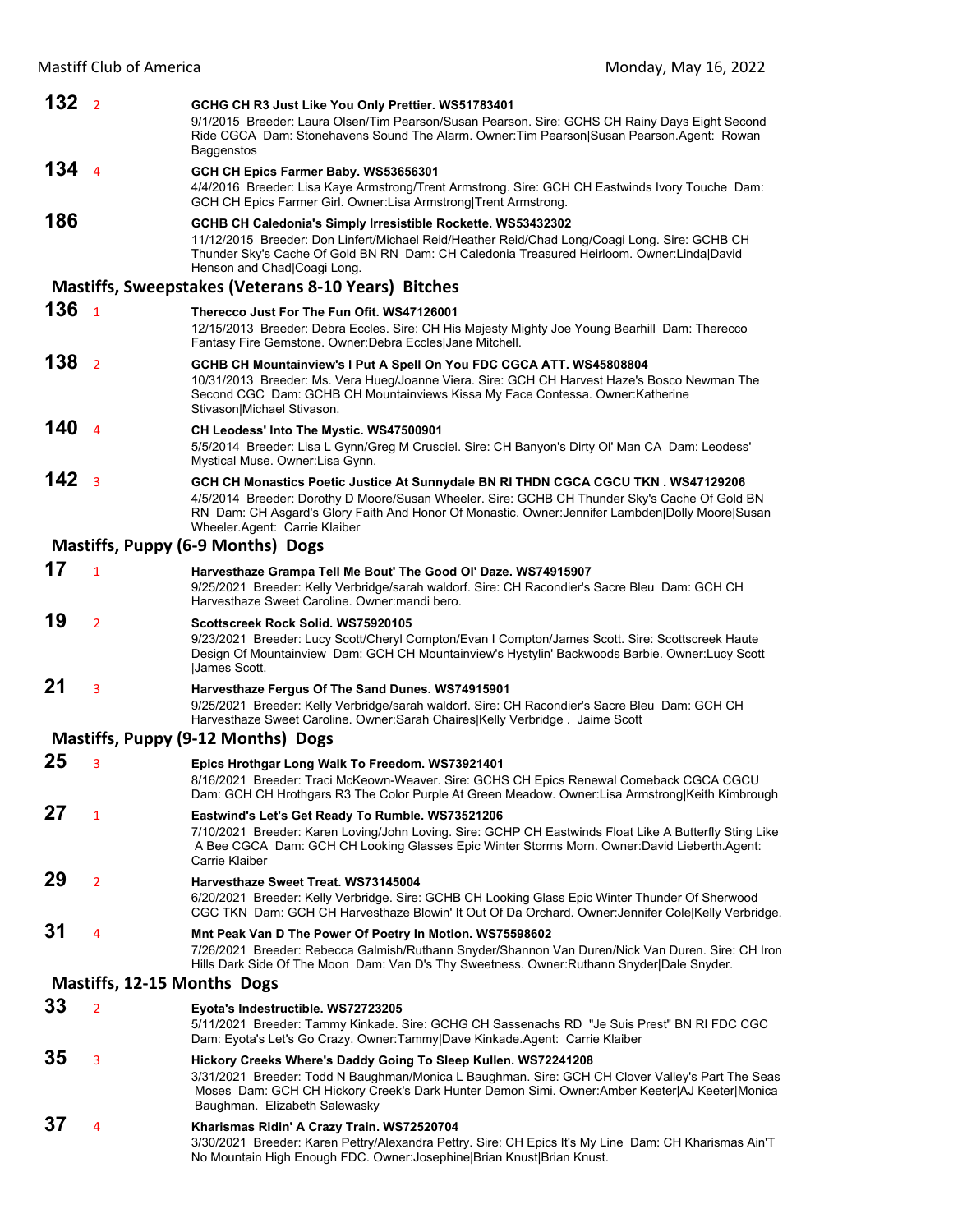| 39 | 1/W                                | Epics Thunder Struck. WS72037106<br>2/26/2021 Breeder: Kati M Schweitzer. Sire: CH Epics It's My Line Dam: Impeccable's Ss Epic Design.<br>Owner:Lisa Armstrong.                                                                                                                                         |  |  |  |
|----|------------------------------------|----------------------------------------------------------------------------------------------------------------------------------------------------------------------------------------------------------------------------------------------------------------------------------------------------------|--|--|--|
|    | <b>Mastiffs, 15-18 Months Dogs</b> |                                                                                                                                                                                                                                                                                                          |  |  |  |
| 43 | 1/R                                | Azzaretto's Mighty Fast Car!. WS71653402<br>1/23/2021 Breeder: Lexus azzaretto/Phillip Azzaretto/Kelly Verbridge. Sire: GCHG CH El Shaddai's Mighty<br>Gift Theodore FDC CGCA CGCU Dam: GCH CH Harvesthaze Pretty Girl Zena CGC. Owner: TIM<br>SHARON BAKER philip azzaretto.Agent: Carrie Klaiber       |  |  |  |
| 45 | 3                                  | Rain Our Pride & Joy. WS71827603<br>2/9/2021 Breeder: Steve Smith. Sire: Stonehavens The King Is In The Building Dam: Rain Because The<br>Rain Dont Mind. Owner: Nikki Czehut Mike Sanzick.                                                                                                              |  |  |  |
| 47 | 4                                  | Goldleaf's I'M Batman. WS71903201<br>2/8/2021 Breeder: Maria Ruoto/Carrie Nolin/Jann Lanz. Sire: GCHS CH Harvesthaze Brazenhead Big<br>Hero CGC Dam: CH Goldleaf's Leader Of The Pack. Owner: Jann Lanz Maria Ruoto Jodi LaBombard.                                                                      |  |  |  |
| 49 | $\overline{2}$                     | Harvesthaze's Notorious Big Poppa CGC. WS71653403<br>1/23/2021 Breeder: Lexus azzaretto/Phillip Azzaretto/Kelly Verbridge. Sire: GCHG CH El Shaddai's Mighty<br>Gift Theodore FDC CGCA CGCU Dam: GCH CH Harvesthaze Pretty Girl Zena CGC. Owner: Jaclyn Cook<br> Philip Azzaretto .Agent: Carrie Klaiber |  |  |  |
|    |                                    | <b>Mastiffs, Bred-By-Exhibitor Dogs</b>                                                                                                                                                                                                                                                                  |  |  |  |
| 53 | $\overline{2}$                     | Epics Rudy Toot Toot. WS73506402<br>7/3/2021 Breeder: Lisa Armstrong/Andra Armstrong. Sire: GCHS CH Epics Renewal Comeback CGCA<br>CGCU Dam: GCH CH Epics Whoa Nellie. Owner: Lisa Armstrong.                                                                                                            |  |  |  |
| 55 | $\overline{4}$                     | Eyota's Little Boy Blue. WS72723204<br>5/11/2021 Breeder: Tammy Kinkade. Sire: GCHG CH Sassenachs RD "Je Suis Prest" BN RI FDC CGC<br>Dam: Eyota's Let's Go Crazy. Owner:Lynette Dill Paul Dill Tammy Kinkade.                                                                                           |  |  |  |
| 57 | $\mathbf{1}$                       | Sassenach Goldleaf's Therecanbeonly1 By Southport CGC. WS73396201<br>6/10/2021 Breeder: Barbie Fiorentino/Jann Lanz. Sire: GCHG CH Southports Oh Danny Boy Dam:<br>Goldleaf's Whose Bright Idea At Sassenach. Owner:Barbie Fiorentino Jann Lanz.                                                         |  |  |  |
| 59 |                                    | Leodess' Noble Philosopher. WS72137504<br>12/15/2020 Breeder: Lisa L Gynn. Sire: GCH CH Laurel's Crown Fit For A Noble Dam: CH Leodess' Into<br>The Mystic. Owner:Lisa Gynn.                                                                                                                             |  |  |  |
| 63 | 3                                  | Goldleaf's Follow My Lead. WS71903202<br>2/8/2021 Breeder: Maria Ruoto/Carrie Nolin/Jann Lanz. Sire: GCHS CH Harvesthaze Brazenhead Big<br>Hero CGC Dam: CH Goldleaf's Leader Of The Pack. Owner: Jann Lanz Maria Ruoto Jodi LaBombard.                                                                  |  |  |  |
|    |                                    | <b>Mastiffs, American Bred Dogs</b>                                                                                                                                                                                                                                                                      |  |  |  |
| 65 | AB                                 | Sterling Silver's White Tower A Dahl Masterpiece. WS72239604<br>3/24/2021 Breeder: Deborah Falvo/Valeska Johana Salinas/Nancy A Huether/Artemis Tsagarakis. Sire:<br>CH Dahls One For The Money BN RN CGC TKN Dam: GCH CH Tailcreek's Ripley Of Eastwind.<br>Owner: Allison Wyks Cheri Dahl.             |  |  |  |
|    | <b>Mastiffs, Open Apricot Dogs</b> |                                                                                                                                                                                                                                                                                                          |  |  |  |
| 67 | $\mathbf{1}$                       | Looking Glass Cannons Roar. WS72145301<br>9/2/2020 Breeder: Karen Loving. Sire: CH Skamania Dusk To Dawn Dam: GCHB CH Looking Glass<br>Black Betty Of Kiokee. Owner: John and Karen Loving Neely Van Atter.                                                                                              |  |  |  |
|    | <b>Mastiffs, Open Brindle Dogs</b> |                                                                                                                                                                                                                                                                                                          |  |  |  |
| 71 | 1                                  | Lakeside Mn Ny's Keeping America Great!. WS66821404<br>12/9/2019 Breeder: Debbie Wuetherich/Sherry Wuetherich/Chelsey Wuetherich. Sire: GCH CH Lexington's<br>Uncle Mugsy Dam: CH Lakeside Mn One Hot Mamma. Owner:Gabrielle Joseph Rick Joseph. Colette Livingston-Keith                                |  |  |  |
| 73 | $\overline{2}$                     | Kharismas Half Baked With Peerless. WS72520703<br>3/30/2021 Breeder: Karen Pettry/Alexandra Pettry. Sire: CH Epics It's My Line Dam: CH Kharismas Ain'T<br>No Mountain High Enough FDC. Owner:Rashawn Crenshaw Julie Crenshaw Eden Crenshaw.                                                             |  |  |  |
|    | <b>Mastiffs, Open Fawn Dogs</b>    |                                                                                                                                                                                                                                                                                                          |  |  |  |
| 75 | $\mathbf{1}$                       | Epics Wish You Were Here At Nittany. WS70158301<br>9/23/2020 Breeder: Lisa Armstrong/Andra Armstrong. Sire: GCHB CH Epics Mighty Hercules TKN Dam:<br>Epics Oh Darla. Owner: Dennis and Kirsten Ludwig Lisa Kaye Armstrong.                                                                              |  |  |  |
|    |                                    | Mastiffs, Puppy (6-9 Months) Bitches                                                                                                                                                                                                                                                                     |  |  |  |
| 22 | $\mathbf{1}$                       | Epics Lean On Me. WS74839301<br>11/11/2021 Breeder: Lisa Armstrong/Andra Armstrong. Sire: CH Epics It's My Line Dam: Epics Don'T<br>Take Your Luv 2 Town. Owner: Lisa Armstrong.                                                                                                                         |  |  |  |
| 24 | $\overline{2}$                     | Beowulfs-Clearprestige Something'Sinthewayshemoves. WS74061906<br>9/4/2021 Breeder: Susann Everett. Sire: Beowulfs Guardian Dam: Beowulfs Bridging The Divide.                                                                                                                                           |  |  |  |

Owner:Brian and Gina Clear.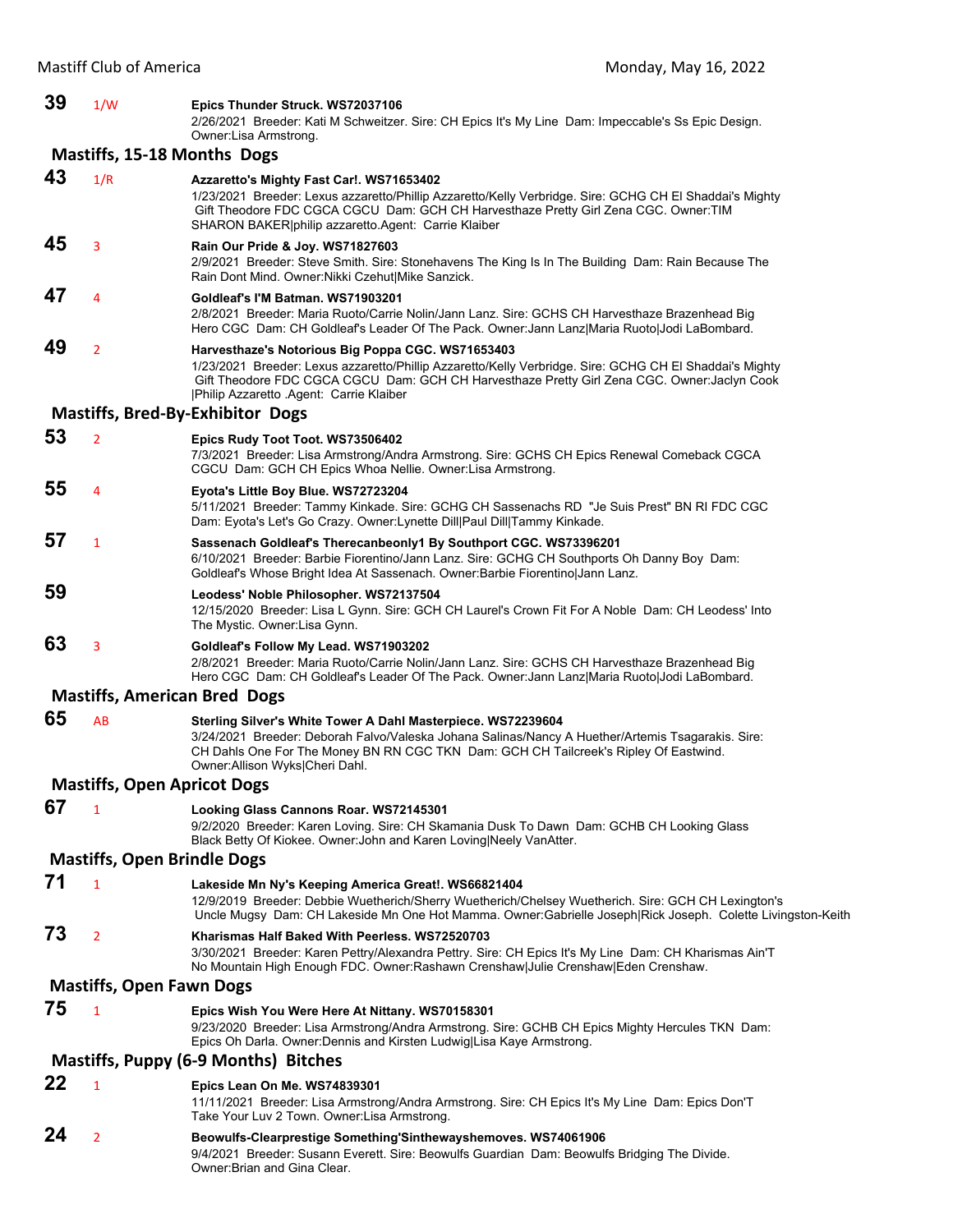| 26 | AB                          | Scottscreek Gypsy Heart. WS75920102<br>9/23/2021 Breeder: Lucy Scott / Cheryl Compton / Evan I Compton / James Scott / Sire: Scottscreek<br>Haute Design Of Mountainview Dam: GCH CH Mountainview's Hystylin' Backwoods Barbie. Owner: Lucy<br>Scott James Scott.                                  |
|----|-----------------------------|----------------------------------------------------------------------------------------------------------------------------------------------------------------------------------------------------------------------------------------------------------------------------------------------------|
| 28 |                             | Looking Glass Upsy Daisy In Sherwood. WS74716504<br>9/13/2021 Breeder: Karen Loving/John Loving. Sire: CH Creekside's Doc Beauregard Unscripted At<br>Sherwood Dam: GCH CH Looking Glass's Queen Annes Lace Of Sherwood. Owner:Karen Loving Wendy<br>Puckett.                                      |
| 30 | 4                           | Sassenach's Magic Lights At Fidonacci. WS74100901<br>8/28/2021 Breeder: Barbie Fiorentino. Sire: CH Fidonacci Gatehouse Magic Bus FDC ATT Dam:<br>Sassenachs Classic Flavor CGC. Owner: Katherine Stivason Michael Stivason Karen Soell.                                                           |
| 32 | 3                           | J&P K9 Queen With All That Jazz. WS73836106<br>8/21/2021 Breeder: Patricia Vargas. Sire: GCHB CH Verteshegyi Genius FDC CA CGC Dam: J&P K9<br>Princess Piper CA CGC. Owner: Patty Vargas.                                                                                                          |
|    |                             | Mastiffs, Puppy (9-12 Months) Bitches                                                                                                                                                                                                                                                              |
| 34 |                             | Rain Acorn Hills Collaboration. WS73736101<br>6/7/2021 Breeder: Steve Smith. Sire: CH Acorn Hills Nite To Remember Dam: CH Rain Blame It On The<br>Rain. Owner: steve smith. Agent: Dick Greaver                                                                                                   |
| 36 | 3                           | Looking Glass Lady Millicent Of Lake Murray. WS73521212<br>7/10/2021 Breeder: Karen Loving/John Loving. Sire: GCHP CH Eastwinds Float Like A Butterfly Sting Like<br>A Bee CGCA Dam: GCH CH Looking Glasses Epic Winter Storms Morn. Owner: John and Karen<br>Loving Michelle Martin. Sherry Deans |
| 38 | 4                           | Harvesthaze. Sweetmelody Coming From The Orchard. WS73145006<br>6/20/2021 Breeder: Kelly Verbridge. Sire: GCHB CH Looking Glass Epic Winter Thunder Of Sherwood<br>CGC TKN Dam: GCH CH Harvesthaze Blowin' It Out Of Da Orchard. Owner: Kelly Verbridge Debbie Waterstraat.                        |
| 40 |                             | Suvi's Truth In Tradition With Lazyd. WS73299210<br>6/18/2021 Breeder: susan Miller-brittan. Sire: GCHB CH Thunder Sky's Cache Of Gold BN RN Dam: GCH<br>CH Linfert Blue Bayou Of Big Dogs. Owner:susan miller victoria willhite nancy walker.                                                     |
| 42 | 1/W/BW<br><b>Best Puppy</b> | Thunder Sky Lazy D At Last @ Kinsmen. WS73299201<br>6/18/2021 Breeder: susan miller-brittan. Sire: GCHB CH Thunder Sky's Cache Of Gold BN RN Dam: GCH<br>CH Linfert Blue Bayou Of Big Dogs. Owner: Mary Lynn Speer Richard Greaver   Nancy Walker.                                                 |
| 44 |                             | Hrothgars Harley Quinn. WS73921402<br>8/16/2021 Breeder: Traci McKeown-Weaver. Sire: GCHS CH Epics Renewal Comeback CGCA CGCU<br>Dam: GCH CH Hrothgars R3 The Color Purple At Green Meadow. Owner: McKenzie Hummel Traci McKeown-Weaver.                                                           |
| 46 | $\overline{2}$              | Harvesthaze Good Golly Miss Molly At Windward. WS73145001<br>6/20/2021 Breeder: kelly verbridge. Sire: GCHB CH Looking Glass Epic Winter Thunder Of Sherwood<br>CGC TKN Dam: GCH CH Harvesthaze Blowin' It Out Of Da Orchard. Owner:Beverly Ward Kelly<br>Verbridge.Agent: Carrie Klaiber          |
| 48 |                             |                                                                                                                                                                                                                                                                                                    |
|    |                             | Coopers Accidentally On Purpose. WS75125104<br>7/5/2021 Breeder: Becky Cooper/Braedy Cooper. Sire: CH Coopers & Audley Jewel Of The Nile Dam:<br>GCH CH Audley & Coopers Color My World. Owner:Becky Cooper Braedy Cooper Braedy Cooper.                                                           |
| 50 |                             | Hrothgars Comin In Hot At Nottinghills. WS73921403<br>8/16/2021 Breeder: Traci McKeown-Weaver. Sire: GCHS CH Epics Renewal Comeback CGCA CGCU<br>Dam: GCH CH Hrothgars R3 The Color Purple At Green Meadow. Owner: Jane Mitchell Traci Weaver.                                                     |
|    |                             | <b>Mastiffs, 12-15 Months Bitches</b>                                                                                                                                                                                                                                                              |
| 52 |                             | Kharismas Ain'T No River Wide Enough. WS72520702<br>3/30/2021 Breeder: Karen Pettry/Alexandra Pettry. Sire: CH Epics It's My Line Dam: CH Kharismas Ain'T<br>No Mountain High Enough FDC. Owner: Karen Pettry Jessica Pettry.                                                                      |
| 54 | $\mathbf{1}$                | Hickory Creek's Gypsy Hazel Lady. WS72241203<br>3/31/2021 Breeder: Todd N Baughman/Monica L Baughman. Sire: GCH CH Clover Valley's Part The Seas<br>Moses Dam: GCH CH Hickory Creek's Dark Hunter Demon Simi. Owner: Rebecca Baughman Monica<br>Baughman. Amber Weiler                             |
| 56 | 3                           | Eagle Clan's Listen To Me At Silver Sky. WS72224501<br>3/8/2021 Breeder: Heather Moore/Brian Moore. Sire: GCHS CH Southports Ours Is The Fury Dam: Eagle<br>Clan's Lady Luck Of Las Vegas. Owner: Heather Moore Brian Moore Lorrie Loomis.                                                         |
| 58 | AB                          | Magnum's R3 Ain't No Sunshine When You're Gone. WS72931202<br>5/5/2021 Breeder: Rachel Diller. Sire: GCH CH R3 Mighty Young Gun FDC ATT Dam: CH Thousand Oaks<br>Rendezvous In The Rockies. Owner: Rachel L Diller Tim Pearson Susan Pearson.                                                      |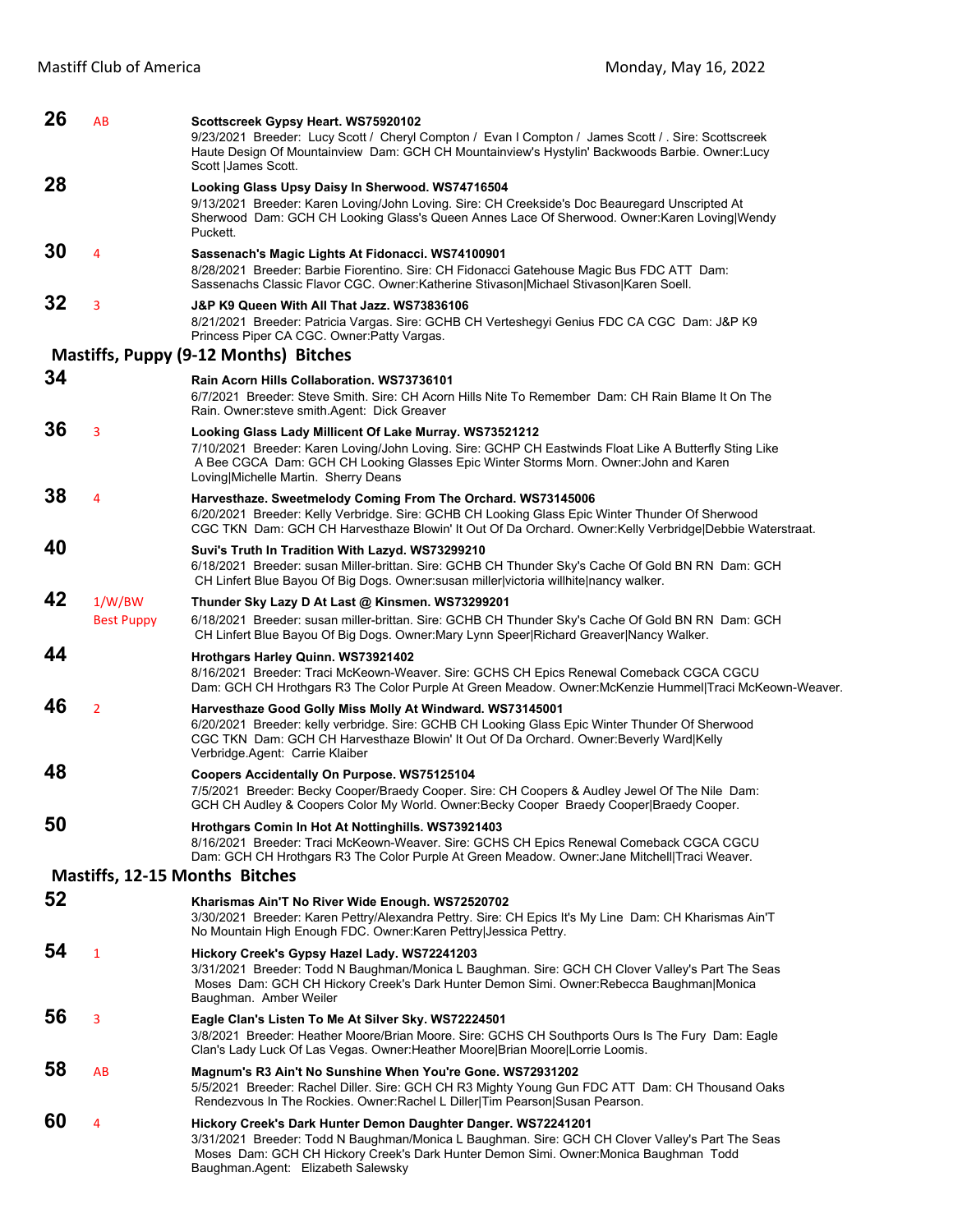| 62  | $\overline{2}$           | Kharisma Avalon's Belle Meade, WS72520705<br>3/30/2021 Breeder: Karen Pettry/Alexandra Pettry. Sire: CH Epics It's My Line Dam: CH Kharismas Ain'T<br>No Mountain High Enough FDC. Owner:Catherine Zavoras.Agent: Carrie Klaiber                                                       |
|-----|--------------------------|----------------------------------------------------------------------------------------------------------------------------------------------------------------------------------------------------------------------------------------------------------------------------------------|
|     |                          | Mastiffs, 15-18 Months Bitches                                                                                                                                                                                                                                                         |
| 64  | $\mathbf{1}$             | R3 Collinswall Stay In Your Lane. WS72537003<br>1/16/2021 Breeder: Timothy A Collins/Ashley X Wall. Sire: GCHB CH R3 This Ain't My First Rodeo From<br>Jadem Dam: GCH CH Grangeview Hidden Secret. Owner: Tim Pearson Susan Pearson. Agent: Rowan                                      |
| 66  | 3                        | Baggenstos<br>Cavehill's One For The Money At Luper'S. WS71313603<br>12/2/2020 Breeder: Matthew Hess/Laura Watson. Sire: CH Pendragon Sherlok Of Man Nik Dam: CH<br>Hess' Country I Saw The Light. Owner: Cynthia Luper. Agent: Matt Hess                                              |
| 68  |                          | Lakeside Mn Some Like It Hot. WS71646201<br>2/4/2021 Breeder: Debbie Wuetherich/Sherry Wuetherich/Chelsey Wuetherich. Sire: GCH CH Lexington's<br>Uncle Mugsy Dam: CH Lakeside Mn One Hot Mamma. Owner: Debbie Wuetherich Chelsey<br>Wuetherich Sherry Wuetherich Carrie Nolin.        |
| 72  | 4                        | Cavehill's Put Up Or Shut Up. WS71313602<br>12/2/2020 Breeder: Matthew Hess/Laura Watson. Sire: CH Pendragon Sherlok Of Man Nik Dam: CH<br>Hess' Country I Saw The Light. Owner: Sarah Yandell. Agent: Matt Hess                                                                       |
| 74  | AB                       | Cavehill N Waymaker's Edge Of 17. WS71313605<br>12/2/2020 Breeder: Matthew Hess/Laura Watson. Sire: CH Pendragon Sherlok Of Man Nik Dam: CH<br>Hess' Country I Saw The Light. Owner: Matt Hess Trudy Hite Wayne Hite.                                                                  |
| 76  | $\overline{2}$           | <b>Excelsior's Sweet Citrus Preserve, WS71634606</b><br>2/10/2021 Breeder: Heather Eusanio/Michael Eusanio/Erica Tortorella. Sire: GCHS CH Rain Johnny<br>Come Latte Dam: CH Deez I Want It Now At Excelsior. Owner: Bethann Lynch   Heather Eusanio . Agent:<br>Carrie Klaiber        |
| 78  |                          | Cedarbrook Deez She Caught Me By Surprize. WS71541201<br>2/6/2021 Breeder: Leigh Sweasy/Neal Sweasy. Sire: Sir Winston Churchill Downs Of Cedarbrook Dam:<br>Cedarbrook Grand Temple Abby. Owner: Aura Niko Hagan Neil Sweasy.                                                         |
|     |                          | <b>Mastiffs, Bred-By-Exhibitor Bitches</b>                                                                                                                                                                                                                                             |
| 84  |                          | Hrothgars Remember My Name. WS73921301<br>8/17/2021 Breeder: Traci McKeown-Weaver/Colleen R Winslow/Tim Pearson. Sire: CH Epics It's My Line<br>Dam: GCH CH Hrothgars R3 Hold Yer Horses. Owner: Traci McKeownWeaver.                                                                  |
| 86  | AB                       | Roling Hils Street Car Desire. WS65026104<br>5/17/2019 Breeder: Linda Henson/David Henson/Chad Long/Coagi Long. Sire: CH Crowntyme's Kid<br>Rock-The Badd Dam: GCHB CH Caledonia's Simply Irresistible Rockette. Owner: Coagi and Chad<br>Long Linda Henson.                           |
| 88  | 1<br><b>Best Bred By</b> | Lakeside Mn Rebel With A Cause ATT. WS66821401<br>12/9/2019 Breeder: Debbie Wuetherich/Sherry Wuetherich/Chelsey Wuetherich. Sire: GCH CH Lexington's<br>Uncle Mugsy Dam: CH Lakeside Mn One Hot Mamma. Owner: Debbie Wuetherich Sherry<br>Wuetherich Chelsey Wuetherich Carrie Nolin. |
| 90  |                          | Leodess' Noble Highland Gypsy. WS72137501<br>12/15/2020 Breeder: Lisa L Gynn. Sire: GCH CH Laurel's Crown Fit For A Noble Dam: CH Leodess' Into<br>The Mystic. Owner:Lisa Gynn.                                                                                                        |
| 92  |                          | Scottscreek Knotty Blonde. WS75920101<br>9/23/2021 Breeder: Lucy Scott / Cheryl Compton / Evan I Compton / James Scott / . Sire: Scottscreek<br>Haute Design Of Mountainview Dam: GCH CH Mountainview's Hystylin' Backwoods Barbie. Owner: Lucy<br>Scott  James Scott.                 |
| 94  | $\overline{2}$           | Therecco's Queen Of Soul FDC. WS63778201<br>6/30/2018 Breeder: Debra Eccles/Jane M Mitchell. Sire: CH Nottinghill's Duke Dam: Therecco Just For<br>The Fun Ofit. Owner: Debra Eccles Jane Mitchell.                                                                                    |
| 96  | 4                        | Lizard's Mythical Creature. WS63924801<br>12/3/2018 Breeder: liz lapinski. Sire: St. Patrick's Big City Lights Dam: Lizard's Iron Rose. Owner: Liz<br>Lapinski.                                                                                                                        |
| 98  | 3                        | Kharismas It Wasn'T Me. WS72520701<br>3/30/2021 Breeder: Karen Pettry/Alexandra Pettry. Sire: CH Epics It's My Line Dam: CH Kharismas Ain'T<br>No Mountain High Enough FDC. Owner: Karen Pettry Alexandra Pettry.                                                                      |
| 100 |                          | Epics Mardi Gras. WS73506401<br>7/3/2021 Breeder: Lisa Armstrong/Andra Armstrong. Sire: GCHS CH Epics Renewal Comeback CGCA<br>CGCU Dam: GCH CH Epics Whoa Nellie. Owner: Lisa Armstrong.                                                                                              |
| 102 |                          | Pantheon Acres Gold Medalist. WS70894802<br>11/24/2020 Breeder: Erika Wepner/Brandon Buzzell. Sire: CH Fireside Not Just A Pretty Face At<br>Pantheon Dam: Pantheon Acres Chanel No. 5. Owner: Erika Wepner Brandon L Buzzell.                                                         |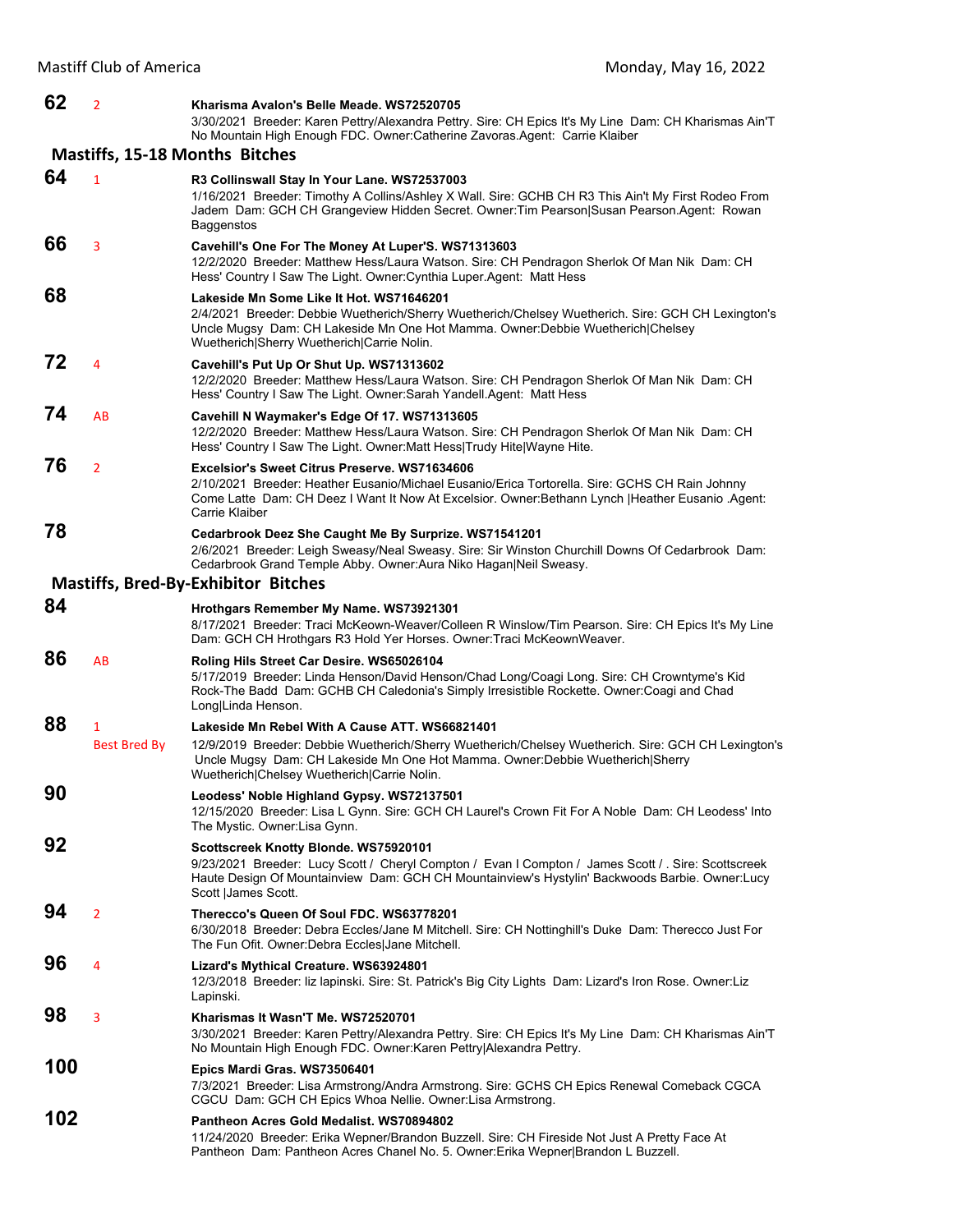## **Mastiffs, American Bred Bitches**

| 104 <sub>1</sub> |                                    | Harvesthaze Take Charge Of Your Luck. WS67117401<br>11/6/2019 Breeder: Kelly Verbridge/Amanda Lynn Griffin. Sire: GCHB CH Lazy D's Take Charge At<br>Thunder Sky Dam: CH Gryphons Try Your Luck At Harvest Haze. Owner: Susan Stivason Katherine<br>Stivason Kelly Verbridge Agent: Carrie Klaiber |
|------------------|------------------------------------|----------------------------------------------------------------------------------------------------------------------------------------------------------------------------------------------------------------------------------------------------------------------------------------------------|
| 106              | $\overline{2}$                     | Kharismas Monstruo De Las Galletitas Del Maniacos CGC TKN. WS65092301<br>6/6/2019 Breeder: Karen Pettry/Alexandra Pettry. Sire: GCH CH Kharismas Turned To The Dark Side<br>Dam: Kharismas Right Back At'Cha. Owner: Kenneth P Koch.                                                               |
|                  |                                    | <b>Mastiffs, Open Apricot Bitches</b>                                                                                                                                                                                                                                                              |
| 108              | EX                                 | Lakeside Mn's First Lady Of Braveheart. WS66821403<br>12/9/2019 Breeder: Debbie Wuetherich/Sherry Wuetherich/Chelsey Wuetherich. Sire: GCH CH Lexington's<br>Uncle Mugsy Dam: CH Lakeside Mn One Hot Mamma. Owner:Karen Paquette Albert Paquette.                                                  |
|                  |                                    | <b>Mastiffs, Open Brindle Bitches</b>                                                                                                                                                                                                                                                              |
| 110              | AB                                 | Roling Hils Dark Rougaroux. WS65026105<br>5/17/2019 Breeder: Linda Henson/David Henson/Chad Long/Coagi Long. Sire: CH Crowntyme's Kid<br>Rock-The Badd Dam: GCHB CH Caledonia's Simply Irresistible Rockette. Owner:Coagi and Chad<br>Long Linda Henson.                                           |
| 112 $AB$         |                                    | Harvesthaze Pistol Packin' Mama CGCA, WS67178503<br>10/21/2019 Breeder: Kelly Verbridge/Emily Howell. Sire: CH Madigans Doc Holiday Dam: CH<br>Harvesthaze High Flying Aviator. Owner: Katherine Stivason Kelly Verbridge. Agent: Carrie Klaiber                                                   |
| 114 <sub>1</sub> |                                    | Steelheart's Kind Of Magic Of Lakeside Mn. WS66821402<br>12/9/2019 Breeder: Debbie Wuetherich/Sherry Wuetherich/Chelsey Wuetherich. Sire: GCH CH Lexington's<br>Uncle Mugsy Dam: CH Lakeside Mn One Hot Mamma. Owner:CARRIE NOLIN Debbie Wuetherich Jann<br>Lanz Maria Ruoto.                      |
|                  | <b>Mastiffs, Open Fawn Bitches</b> |                                                                                                                                                                                                                                                                                                    |
| 118 <sub>2</sub> |                                    | Rain Or A Light Cool Wind. WS69986003<br>8/5/2020 Breeder: Steve Smith. Sire: GCH CH Lexington's Born To Hand Jive Dam: CH Rain Blame It On<br>The Rain. Owner: steve smith. Agent: Dick Greaver                                                                                                   |
| 122              | $\overline{\mathbf{3}}$            | Audacious' Thanks For All The Support. WS72225101<br>8/21/2020 Breeder: Tricia Mortensen-Dalman. Sire: Mastiff Zuevyh Master At Rain Makers Dam: CH<br>Rainmakers' Audacious Secret. Owner: Tricia Dalman.                                                                                         |
| 124              | 1/R                                | Cabezon's Best Kept Secret At Nottinghill. WS69999306<br>7/27/2020 Breeder: Breanne Hernandez/Pamela Gilley. Sire: GCHS CH Rain Johnny Come Latte Dam:<br>CH Goldenfyre's Sweet Smell Of Success. Owner: Jane Mitchell.                                                                            |
|                  |                                    | Mastiffs, Veteran (6-8 Years) Dogs                                                                                                                                                                                                                                                                 |
| 77               | 1<br><b>Best Veteran</b>           | GCHP CH Highlanders To Boldly Go At Britestar. WS53642502<br>4/16/2016 Breeder: Stephanie Howells/Allen Howells/Joyce Vaughn/George Vaughn. Sire: CH Wildrose's<br>Music Man Dam: CH Highlanders Hearts Desire. Owner: Meredith Bostian Barbara House.                                             |
| 79               | $\overline{2}$                     | GCHB CH Epics Mighty Hercules TKN. WS48458906<br>10/29/2014 Breeder: Lisa Kaye Armstrong. Sire: CH Epics First Journey Dam: CH Nittany's Little Miss<br>Beauty. Owner: Dustin J Finn   Skylar Finn   Lisa Armstrong.                                                                               |
| 81               | 3                                  | Black Creek Avalon's Sword Of Gideon, WS51945801<br>11/17/2015 Breeder: Sarah C Elkin, Sire: Black Creek's Bronco Dam: CH Black Creek's Gold Rush.<br>Owner: Catherine Zavoras Sarah Elkin. Agent: Carrie Klaiber                                                                                  |
|                  |                                    | Mastiffs, Veteran (8-10 Years) Dogs                                                                                                                                                                                                                                                                |
| 83               | 3                                  | CH Leodess' Broadsided CA. WS47500904<br>5/5/2014 Breeder: Lisa L Gynn/Greg M Crusciel. Sire: CH Banyon's Dirty Ol' Man CA Dam: Leodess'<br>Mystical Muse. Owner: Lisa Gynn.                                                                                                                       |
| 85               | 1                                  | CH Goldleaf's Big Nugget. WS47269601<br>4/17/2014 Breeder: Jann Lanz/Mark Lanz. Sire: GCHP2 CH Goldleaf's Trouble Coming CGC Dam: CH<br>Goldleaf's Ever After. Owner: Jann Lanz Mark Lanz.                                                                                                         |
| 87               | $\overline{2}$                     | CH Coopers & Audley Jewel Of The Nile. WS47835705<br>3/29/2014 Breeder: Becky Cooper/Lenni Brett Cipriotti/Nancy Spiller. Sire: CH Audley Farms Family Jules<br>Dam: GCH CH Cooperz Kaigans Hot Tamale. Owner: Becky Cooper Braedy Cooper Braedy Cooper.                                           |
|                  |                                    | Mastiffs, Veteran (6-8 Years) Bitches                                                                                                                                                                                                                                                              |
| 128              | $\overline{2}$                     | GCH CH Millennium Something To Talk About. WS50523501<br>5/9/2015 Breeder: Tim Plezbert/Chris Jones. Sire: GCHS CH Rockee Top Gatehouse So I Ride RN<br>Dam: CH Millenniums Moonshadow. Owner: Tim Plezbert Chris Jones   Julia Kriebs.                                                            |
| 130              | 3                                  | GCH CH Audley & Coopers Color My World. WS50469102<br>5/12/2015 Breeder: Nancy Spiller/Becky Cooper. Sire: CH Coopers & Audley Jewel Of The Nile Dam: CH                                                                                                                                           |

Audley Farms Look 'N' Good Darleen. Owner:Becky Cooper Braedy Cooper|Braedy Cooper.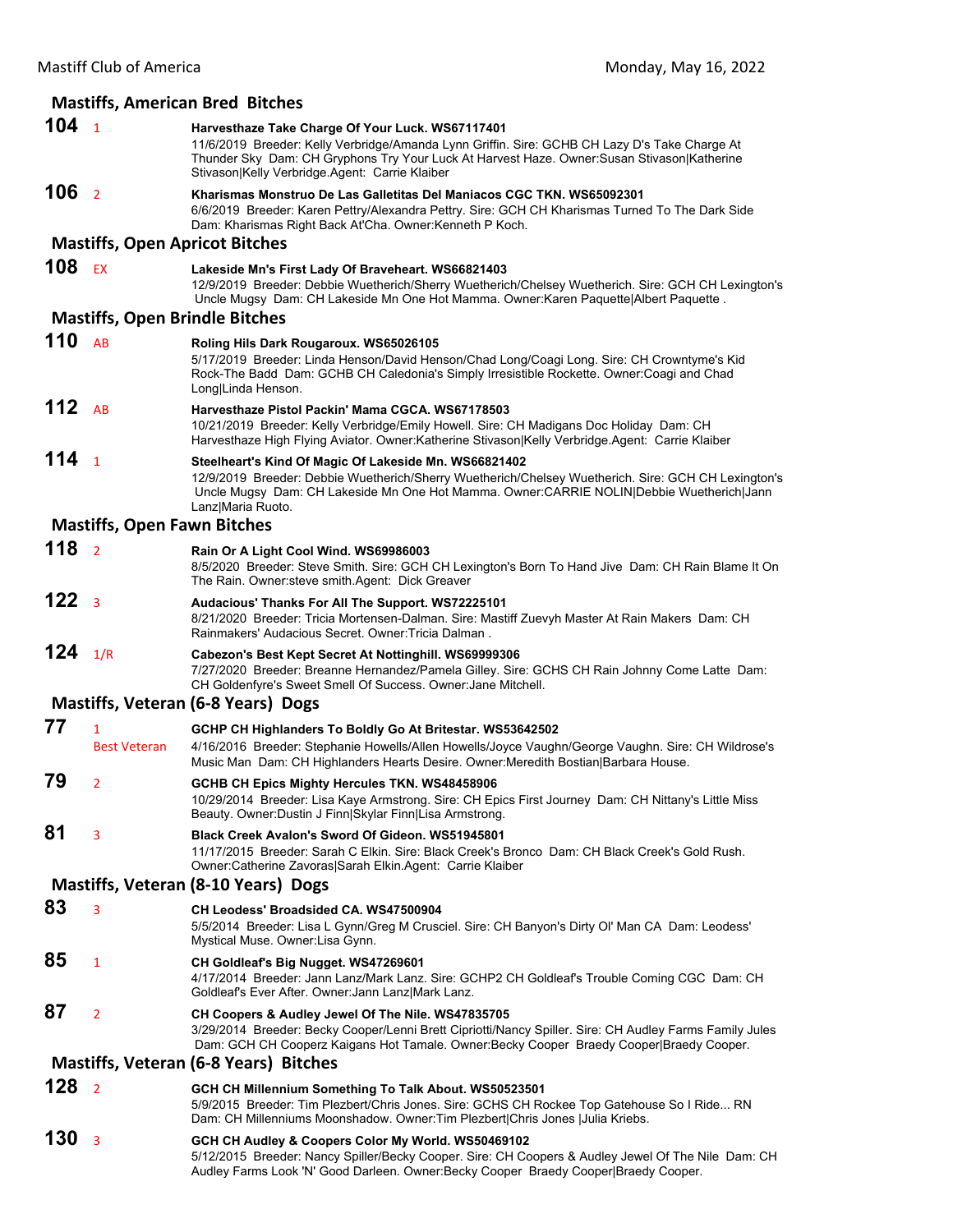| 132  | $\overline{1}$                 | GCHG CH R3 Just Like You Only Prettier. WS51783401<br>9/1/2015 Breeder: Laura Olsen/Tim Pearson/Susan Pearson. Sire: GCHS CH Rainy Days Eight Second<br>Ride CGCA Dam: Stonehavens Sound The Alarm. Owner: Tim Pearson Susan Pearson. Agent: Rowan<br>Baggenstos                                                        |
|------|--------------------------------|-------------------------------------------------------------------------------------------------------------------------------------------------------------------------------------------------------------------------------------------------------------------------------------------------------------------------|
| 1344 |                                | GCH CH Epics Farmer Baby. WS53656301<br>4/4/2016 Breeder: Lisa Kaye Armstrong/Trent Armstrong. Sire: GCH CH Eastwinds Ivory Touche Dam:<br>GCH CH Epics Farmer Girl. Owner:Lisa Armstrong Trent Armstrong.                                                                                                              |
|      |                                | <b>Mastiffs, Veteran (8-10 Years) Bitches</b>                                                                                                                                                                                                                                                                           |
| 136  | $\overline{3}$                 | Therecco Just For The Fun Ofit. WS47126001<br>12/15/2013 Breeder: Debra Eccles. Sire: CH His Majesty Mighty Joe Young Bearhill Dam: Therecco<br>Fantasy Fire Gemstone. Owner: Debra Eccles Jane Mitchell.                                                                                                               |
| 138  | $\mathbf{1}$                   | GCHB CH Mountainview's I Put A Spell On You FDC CGCA ATT. WS45808804<br>10/31/2013 Breeder: Ms. Vera Hueg/Joanne Viera. Sire: GCH CH Harvest Haze's Bosco Newman The<br>Second CGC Dam: GCHB CH Mountainviews Kissa My Face Contessa. Owner: Katherine<br>Stivason Michael Stivason.                                    |
| 140  | $\overline{a}$                 | CH Leodess' Into The Mystic. WS47500901<br>5/5/2014 Breeder: Lisa L Gynn/Greg M Crusciel. Sire: CH Banyon's Dirty Ol' Man CA Dam: Leodess'<br>Mystical Muse. Owner:Lisa Gynn.                                                                                                                                           |
| 142  | $\overline{2}$                 | GCH CH Monastics Poetic Justice At Sunnydale BN RI THDN CGCA CGCU TKN. WS47129206<br>4/5/2014 Breeder: Dorothy D Moore/Susan Wheeler. Sire: GCHB CH Thunder Sky's Cache Of Gold BN<br>RN Dam: CH Asgard's Glory Faith And Honor Of Monastic. Owner: Jennifer Lambden Dolly Moore Susan<br>Wheeler.Agent: Carrie Klaiber |
|      | <b>Mastiffs, Best of Breed</b> |                                                                                                                                                                                                                                                                                                                         |
| 89   |                                | CH Fireside Not Just A Pretty Face At Pantheon. WS56804203<br>12/11/2016 Breeder: Matthew Drozdoff/Dena Drozdoff. Sire: Ivory's The Usual Suspect Dam: CH Fireside<br>Lazyd Girl Raised In The South. Owner: Erika Wepner Brandon Buzzell.                                                                              |
| 91   | <b>BB</b>                      | GCHG CH Fireside Lazyd What Would Gary Do CGC. WS58162103<br>6/13/2017 Breeder: Matthew Drozdoff / Dena Drozdoff / . Sire: CH Bluebonnet Lazy D's Got You Covered<br>Dam: CH Fireside Lazyd Girl Raised In The South. Owner:Sue Bettenhausen Matt Drozdoff Dena<br>Drozdoff Derek Bettenhausen C Furr.                  |
| 93   | <b>SEL</b>                     | GCHG CH Southports Ares God Of War. WS62041001<br>3/28/2018 Breeder: Mrs. Alix Jolie Sanchez. Sire: Pacific Isle's Above It All Dam: CH Southports Black<br>Widow. Owner:Carla Sanchez Dani Hall Alix Sanchez Laura Watson.Agent: Terry Smith                                                                           |
| 95   |                                | GCH CH Bowtied's Just A Hunk A Hunk Of Burning Love. WS62893506<br>10/10/2018 Breeder: Shari Semelroth. Sire: GCH CH Mtn Time's He'Ll Be Coming Around The Mountain<br>Dam: GCH CH Devincourts Aint No Ships Captain CGC. Owner: Greg Kovalchick Conner Semelroth Nancy<br>Kovalchick.Agent: Carrie Klaiber             |
| 97   |                                | GCHB CH Looking Glass Epic Winter Thunder Of Sherwood CGC TKN. WS63725710<br>2/7/2019 Breeder: John Loving/Karen Loving. Sire: GCH CH Epics Northern Pike Dam: GCH CH Kiokee<br>Chantilly Lace Of Looking Glass Run. Owner: Karen Loving Sherry Deans.                                                                  |
| 99   |                                | CH Collinswall R3 Both Barrels Loaded. WS72537005<br>1/16/2021 Breeder: Timothy A Collins/Ashley X Wall. Sire: GCHB CH R3 This Ain't My First Rodeo From<br>Jadem Dam: GCH CH Grangeview Hidden Secret. Owner: Tim Collins Nico Tomacelli Tim Pearson. Agent:<br>Rowan Baggenstos                                       |
| 101  |                                | Kinsmens Talke Of The Town. WS59648202<br>11/30/2017 Breeder: Mary Lynn Speer. Sire: GCHG CH Millenniums Aint No Stopping Us Now Dam:<br>Kinsmens Magic Talisman. Owner: Julie Hervas and Mary Lynn Speer Mary Lynn Speer.                                                                                              |
| 105  |                                | GCH CH Kasotas Red Theodore Of Fox Hollow. WS61454602<br>5/28/2018 Breeder: Erin Sweeney. Sire: GCH CH Tr2cs Hess Sir Chamberlain Returns At Fox Inn CGCA<br>TKN Dam: CH Redbarns Kasotas Pura Vida. Owner: Jay Salge Jama Salge.                                                                                       |
| 107  |                                | GCHS CH Rain Johnny Come Latte. WS57715001<br>4/25/2017 Breeder: Steven Smith. Sire: GCH CH Lexington's Born To Hand Jive Dam: GCH CH Rains<br>Just My Cup Of Tea. Owner: steve smith. Agent: Dick Greaver                                                                                                              |
| 109  |                                | GCHB CH Rocking Oaks Divine Titan CGCA. WS56733506<br>4/1/2017 Breeder: Tara A Gray. Sire: CH Bluebonnet Lazy D's Got You Covered Dam: GCH CH Rhr<br>Wynnie Le Woo Bear FDC CGCA. Owner:Amy Tye Joseph Tye Tarar Gray.                                                                                                  |
| 111  |                                | GCH CH Brazenhead And Bittersweet Call Me Maybe CGC TKN. WS66314901<br>9/9/2019 Breeder: Angela Dinneen. Sire: GCHS CH Harvesthaze Brazenhead Big Hero CGC Dam: GCH<br>CH Bittersweet's Diamond In The Rockz RN FDC. Owner: Mitzi Walters   Angela Dinneen.                                                             |
| 113  |                                | GCH CH Epics Make Me A Masterpiece. WS67160802<br>12/27/2019 Breeder: Lisa Armstrong/Andra Armstrong. Sire: GCHB CH Epics Mighty Hercules TKN Dam:<br>Epics Don'T Take Your Luv 2 Town. Owner: Lisa Armstrong Trent Armstrong Mark Tichenor   Erika Wepner.                                                             |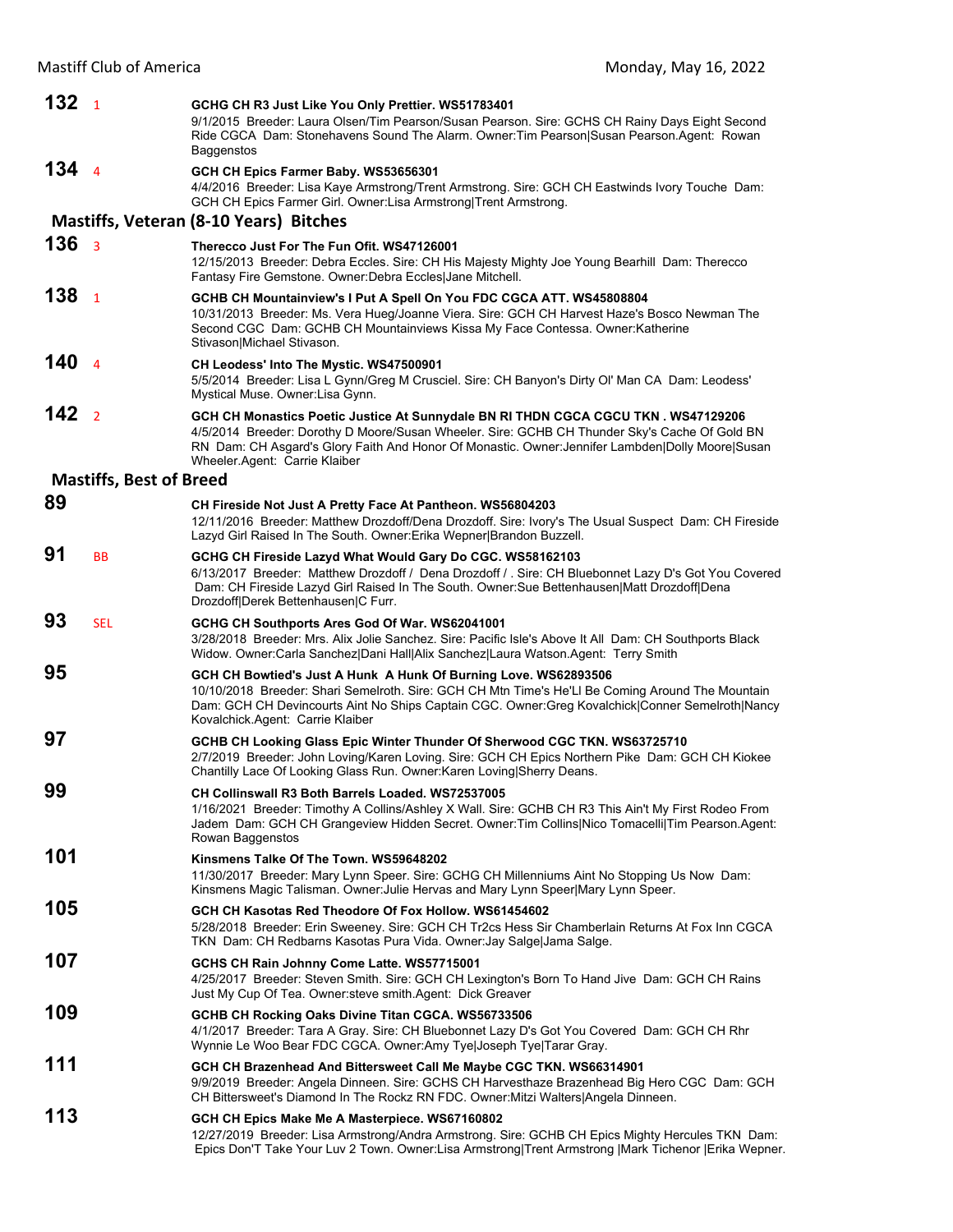| 115 |             | CH Harvesthaze Bigfoot On Ice. WS71885710<br>11/11/2020 Breeder: Kelly Verbridge. Sire: CH Lazy D's Southern Gentleman Dam: CH Tankerhills<br>Redneck Woman At Harvesthaze. Owner:Stacy Gotti Kelly Verbridge.Agent: Carrie Klaiber                                                     |
|-----|-------------|-----------------------------------------------------------------------------------------------------------------------------------------------------------------------------------------------------------------------------------------------------------------------------------------|
| 117 |             | GCH CH R3 Mighty Young Gun FDC ATT. WS61140601                                                                                                                                                                                                                                          |
|     |             | 5/18/2018 Breeder: Tim Pearson/Susan Pearson. Sire: CH His Majesty Mighty Joe Young Bearhill Dam:<br>GCHG CH R3 Just Like You Only Prettier. Owner: Tim Pearson Susan Pearson. Agent: Rowan Baggenstos                                                                                  |
| 121 | AB          | CH Thunder Sky's Charlie Brown. WS70877102<br>12/17/2020 Breeder: Richard Greaver/Karin Weseloh/Mary Greaver/Marissa Weseloh. Sire: CH Thunder<br>Sky's Exponential Power Dam: CH Whispering Oaks Random Mayhem CGCA TKN. Owner:Dick Mary<br>Greaver Mary Greaver.                      |
| 123 |             | GCH CH Marshalsea The Son Also Rises, WS69360601<br>5/13/2020 Breeder: Don Linfert/Martha Linfert/Deborah McArthur, Sire: GCHG CH Jadems Oliver Twist<br>Dam: Linfert's Forever N Always Faith. Owner: Jaye Berning. Agent: Dick Greaver                                                |
| 125 |             | CH Cavehill's Feudin Banjo FDC. WS71313606<br>12/2/2020 Breeder: Matthew Hess/Laura Watson. Sire: CH Pendragon Sherlok Of Man Nik Dam: CH<br>Hess' Country I Saw The Light. Owner: Matt Hess.                                                                                           |
| 127 | AB          | CH Harvesthaze Right Hand Man. WS71885708<br>11/11/2020 Breeder: Kelly Verbridge. Sire: CH Lazy D's Southern Gentleman Dam: CH Tankerhills<br>Redneck Woman At Harvesthaze. Owner: Ella Benson Jordan Brandon Kelly Verbridge.Agent: Carrie<br>Klaiber                                  |
| 129 |             | CH Brazenhead I'M A Believer From Goldleaf. WS71903203<br>2/8/2021 Breeder: Maria Ruoto/Carrie Nolin/Jann Lanz. Sire: GCHS CH Harvesthaze Brazenhead Big<br>Hero CGC Dam: CH Goldleaf's Leader Of The Pack, Owner Mitzi Walters,                                                        |
| 131 |             | Nottinghills Full Monty at Hrothgar. HJ4004292<br>5/12/2020 Breeder: Jane Mitchell Pam Bartlett Alex Hlywka. Sire: GCHG El Shaddai's Mighty Gift<br>Theodore FDC CGCA CGCU Dam: GCH CH Nottinghills Rumour Has It. Owner:Traci<br>McKeownWeaver Jane Mitchell.                          |
| 135 |             | CH Iron Hills Dark Side Of The Moon. WS58546401<br>8/22/2017 Breeder: Ruthann Snyder/Bonnie Blink/Rebecca Galmish. Sire: GCH CH Maximo Free Like The<br>Wind Dam: Quietwood Way Back When At Hallmarks Mt Peak. Owner: Ruthann Snyder Kim<br>Wilson Rebecca Galmish Mallory Snyder.     |
| 137 | <b>AOM</b>  | GCH CH R3 Two Wraps And A Hooey. WS71104801<br>12/7/2020 Breeder: Tim Pearson/Susan Pearson. Sire: GCHB CH R3 This Ain't My First Rodeo From<br>Jadem Dam: GCHG CH R3 Just Like You Only Prettier. Owner:Tim Pearson Susan Pearson.Agent:<br>Rowan Baggenstos                           |
| 139 |             | CH Fidonacci Gatehouse Magic Bus FDC ATT. WS59643801<br>1/2/2018 Breeder: Katherine Stivason/Michael Stivason. Sire: GCH CH Lazy D's Our Boy Murray Dam:<br>GCHB CH Mountainview's I Put A Spell On You FDC CGCA ATT. Owner: Katherine Stivason Michael<br>Stivason Carrie Kloiber.     |
| 141 | AB          | CH Lazy D's Ccr Boaz. WS62296803<br>8/20/2018 Breeder: Nancy Walker/Mark Tichenor/Jill Swartz. Sire: CH Bluebonnet Lazy D's Got You<br>Covered Dam: GCH CH Lazy D's Lotta Rum Chatta. Owner: Kim Wampler Logan Gabhart Mark<br>Tichenor Nancy Walker Jonna Primus.                      |
| 143 |             | GCHB CH Millenniums Talk Of The Town FDC, WS59285302<br>11/13/2017 Breeder: Tim Plezbert/Chris Jones/Denise King. Sire: GCHP CH Millenniums Ain'T No<br>Stopping Us Now RN FDC TT CGCA Dam: CH Millenniums If She Promised You Heaven. Owner: Tim<br>Plezbert Chris Jones Julia kriebs. |
| 144 |             | CH Lamars Princess Roo Of Gideon. WS69889601<br>7/14/2020 Breeder: Sheri Bach/Doug Bach/Mrs. Margo Lauritsen/Eric Lauritsen. Sire: Lamars Rising Son<br>Of Southport Dam: CH Lamars Little Piece Of Reese. Owner: Gina Madison. Agent: Kelly Rackley                                    |
| 145 |             | CH Mississippi Psycho Hound Dog Norman FDC CGC. WS59608406<br>12/22/2017 Breeder: Tabbatha White. Sire: Cedarhill's Thor In Teoc Dam: Coppertops Meshka's Perfect<br>Storm. Owner: Buddy Whitaker Christina Houghton.                                                                   |
| 146 | <b>OHBB</b> | GCH CH Nottinghill Oh To Be A Fly On The Wall CGC. WS70387802<br>5/12/2020 Breeder: Jane Mitchell/Pam Bartlett/Alexandra Hlywka. Sire: GCHG CH El Shaddai's Mighty Gift<br>Theodore FDC CGCA CGCU Dam: GCH CH Nottinghills Rumour Has It FDC. Owner: Jane Mitchell.                     |
| 147 |             | GCHB CH Britestars Fortune Favors The Bold FDC CGC ATT, WS67250101                                                                                                                                                                                                                      |
|     | <b>AOM</b>  | 12/20/2019 Breeder: Barbara House. Sire: GCHP CH Highlanders To Boldly Go At Britestar Dam: CH<br>Bendegeits Golddiamondatbrtstr. Owner:Meredith Bostian Barbara House.                                                                                                                 |
| 148 |             | Linferts Expensive Taste For SuVi. WS73587501<br>4/29/2021 Breeder: Martha Linfert/Don Linfert/Michael Reid/Heather Reid. Sire: GCHG CH Jadems Oliver<br>Twist Dam: Linfert's Caledonia Dreaming. Owner:susan miller victoria willhite marti linfert.                                   |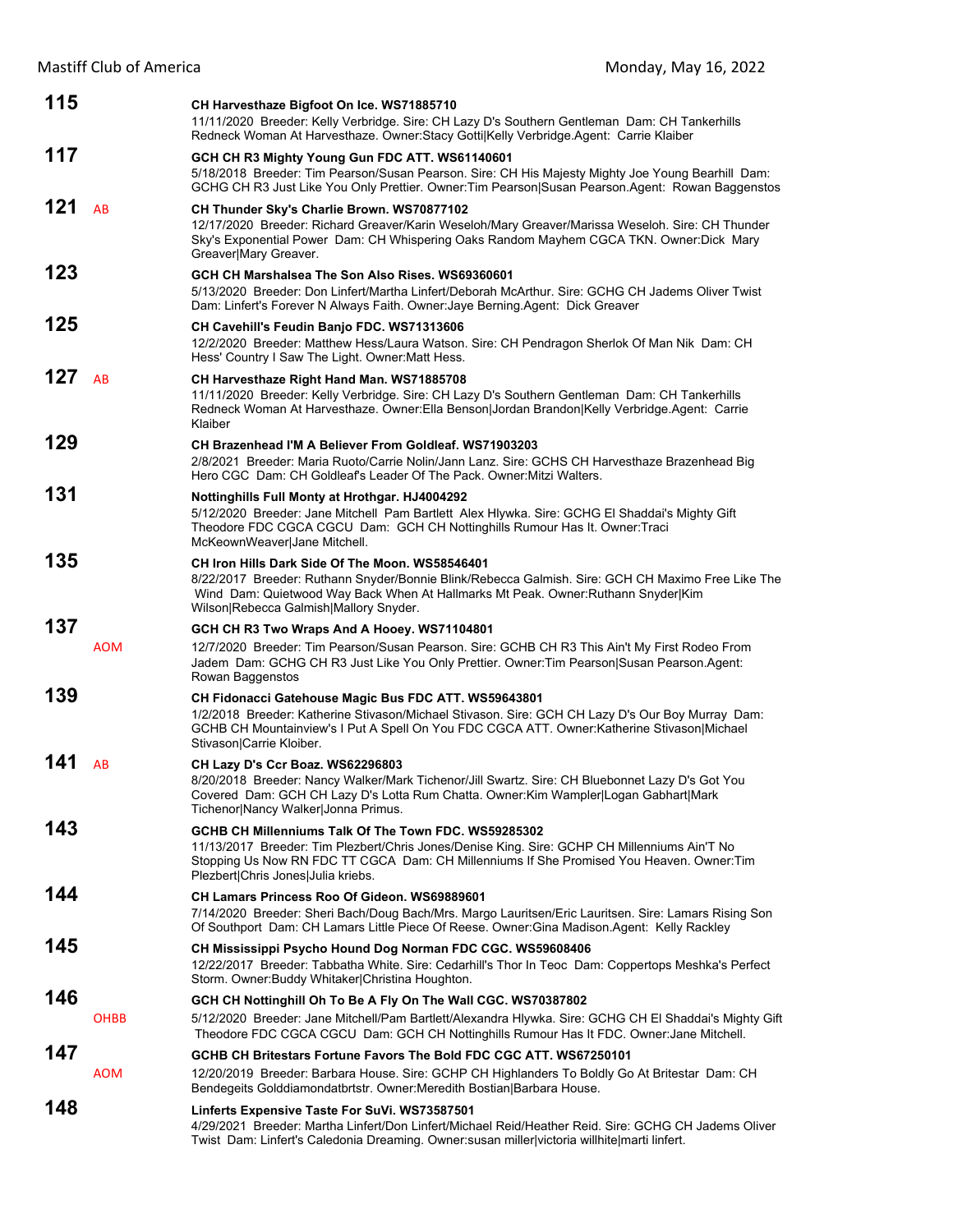| 149               | GCHS CH Excelsior's Bolt Of Lightning At Azzaretto ATT. WS67374404<br>1/20/2020 Breeder: Heather Eusanio/Mike Eusanio. Sire: GCHS CH Rain Johnny Come Latte Dam:<br>Jadems Get Up And Make It Happen At Excelsior TKN. Owner: philip azzaretto lexus azzaretto heather<br>eusanio Agent: Carrie Klaiber |
|-------------------|---------------------------------------------------------------------------------------------------------------------------------------------------------------------------------------------------------------------------------------------------------------------------------------------------------|
| 150               | GCH CH Harvesthaze Lazyd's Too Pretty For Prison. WS71885701<br>11/11/2020 Breeder: Kelly Verbridge. Sire: CH Lazy D's Southern Gentleman Dam: CH Tankerhills<br>Redneck Woman At Harvesthaze. Owner: Kelly Verbridge.                                                                                  |
| 151               | CH Millenniums Traveling Man ATT. WS68813001<br>4/22/2020 Breeder: Tim Plezbert/Chris Jones/Julia Kriebs. Sire: CH Mountainview Millenniums Space<br>Cowboy Dam: GCH CH Millennium Something To Talk About. Owner: Tim Plezbert Chris jones Julia<br>Kriebs Liz Simon.                                  |
| 152               | GCH CH Excelsior Lexington Swan Song For Leodess. WS70316802<br>9/19/2020 Breeder: Heather Eusanio/Mike Eusanio. Sire: GCH CH Lexington's Born To Hand Jive Dam:<br>Jadems Get Up And Make It Happen At Excelsior TKN. Owner:Lisa Gynn Greg Crusciel Heather Eusanio.                                   |
| 153               | <b>CH Nottinghill Fires Burn 'N Cauldron Bubble. WS63991601</b><br>11/29/2018 Breeder: Jane M Mitchell/Pam Bartlett. Sire: GCHP CH Jadems Rythm-N-Boo Dam: CH<br>Nottinghill's Boil Toil N Trouble At Green Meadows. Owner: Jane Mitchell.                                                              |
| 154<br><b>AOM</b> | CH Bittersweet's Leia May The Mastiff Be With You. WS67172204<br>12/16/2019 Breeder: Angela Dinneen. Sire: GCHS CH Harvesthaze Brazenhead Big Hero CGC Dam:<br>GCH CH Bittersweet's Pearls Are Always Appropriate FDC CA BCAT. Owner: Angela Dinneen Mark<br>Ceddia.                                    |
| 155               | GCH CH Epics Inspiration At Hrothgar. WS65603403<br>7/19/2019 Breeder: Lisa Kaye Armstrong/Trent Armstrong. Sire: CH Coopers & Audley Jewel Of The Nile<br>Dam: GCH CH Epics Farmer Baby. Owner: Traci McKeownWeaver Lisa Armstrong.                                                                    |
| 156               | <b>CH Bowtied's Uncut Unfiltered Small Batch Scuttlebutt, WS62893503</b><br>10/10/2018 Breeder: Shari Semelroth. Sire: GCH CH Mtn Time's He'Ll Be Coming Around The Mountain<br>Dam: GCH CH Devincourts Aint No Ships Captain CGC. Owner: Shari semelroth Conner Semelroth.                             |
| 157<br><b>AOM</b> | GCHS CH R3 Cabezon One More Ride FDC ATT. WS61014002<br>3/31/2018 Breeder: Sandra Espig/Breanne Hernandez. Sire: GCHS CH Rainy Days Eight Second Ride<br>CGCA Dam: CH Cabezon's Hallelujah It's Raining Men. Owner: Tim Pearson Nico Tomacelli. Agent: Rowan<br><b>Baggenstos</b>                       |
| 159               | CH Bowtied Tetons Cruz For Kentucky Booze CGC. WS61044804<br>2/15/2018 Breeder: Shari Semelroth. Sire: GCH CH Mtn Time's Legend Of The Fall Dam: GCH CH<br>Devincourts Aint No Ships Captain CGC. Owner: Shari semelroth Conner Semelroth.                                                              |
| 160               | <b>CH Mountainview's Fidonacci Kiss My Tiara FDC CGC ATT. WS64891902</b><br>5/28/2019 Breeder: Ms. Ashley Elizabeth Connolly/Joanne Viera. Sire: CH Coopers & Audley Jewel Of The<br>Nile Dam: GCH CH Mountainviews Electric Kiss. Owner: Katherine Stivason Barbara Berkery.                           |
| 161               | GCH CH Castle Lake's Law And Order, WS62704401<br>10/22/2018 Breeder: Elise Slone. Sire: CH Lazy D's Sunshine & Whiskey Dam: CH Castle Lake's In The<br>Sky With Diamonds CGCA. Owner: Elise Slone.                                                                                                     |
| 162               | GCH CH Coopers Comin' In Hot!. WS65092606<br>6/16/2019 Breeder: Becky Cooper/Lenni Brett Cipriotti/Braedy Cooper. Sire: CH Coopers & Audley Jewel<br>Of The Nile Dam: GCH CH Audley & Coopers Color My World. Owner: Becky Cooper Braedy Cooper.                                                        |
| 163               | CH Epics Poetry In Motion. WS68985201<br>6/19/2020 Breeder: Lisa Kaye Armstrong/Trent Armstrong. Sire: CH Epics It's My Line Dam: GCH CH<br>Epics Farmer Baby. Owner: Skylar Finn Dustin Finn Lisa Armstrong.                                                                                           |
| 164               | CH Millenniums Everybody's Talking ATT. WS64875301<br>5/8/2019 Breeder: Tim Plezbert/Chris Jones/Julia Kriebs. Sire: CH Mountainview Millenniums Space<br>Cowboy Dam: GCH CH Millennium Something To Talk About. Owner: Tim Plezbert Chris Jones   Carla<br>Sanchez Julia Kriebs Liz Simon.             |
| 166               | GCHB CH Britestars This Girls On Fire CGC, WS69118406<br>7/1/2020 Breeder: Barbara House. Sire: GCHP CH Highlanders To Boldly Go At Britestar Dam: CH<br>Bendegeits Golddiamondatbrtstr. Owner: Meredith Bostian Barbara House.                                                                         |
| 167               | Amador Hill's Asher, WS699930<br>9/22/2020 Breeder: Fred and Maureen Peterson. Sire: Cabaretou Brigadoon Dam: Dreamfield Rachel<br>Alexandra Of Amador Hill Grace. Owner: Fred Peterson Maureen Peterson.                                                                                               |
| 168               | <b>CH Celtic's Claymore's Queen Esther CGCA CGCU. WS69270502</b><br>4/28/2020 Breeder: Hannah Clayton. Sire: CH Celtics Bulls A Dozer Dam: CH Claymore's Theia Dorea.<br>Owner:Suzie Fleming Bruce Fleming Hannah Clayton.                                                                              |
| 169               | CH Eyota's Last Knight. WS56549002<br>3/11/2017 Breeder: Tammy Kinkade/David Kinkade. Sire: GCHB CH Lazy D's Southern Mossy Oak CD<br>RN CGCA Dam: Eyota's Smooth Like Butter. Owner:Tammy Dave Kinkade.Agent: Carrie Klaiber                                                                           |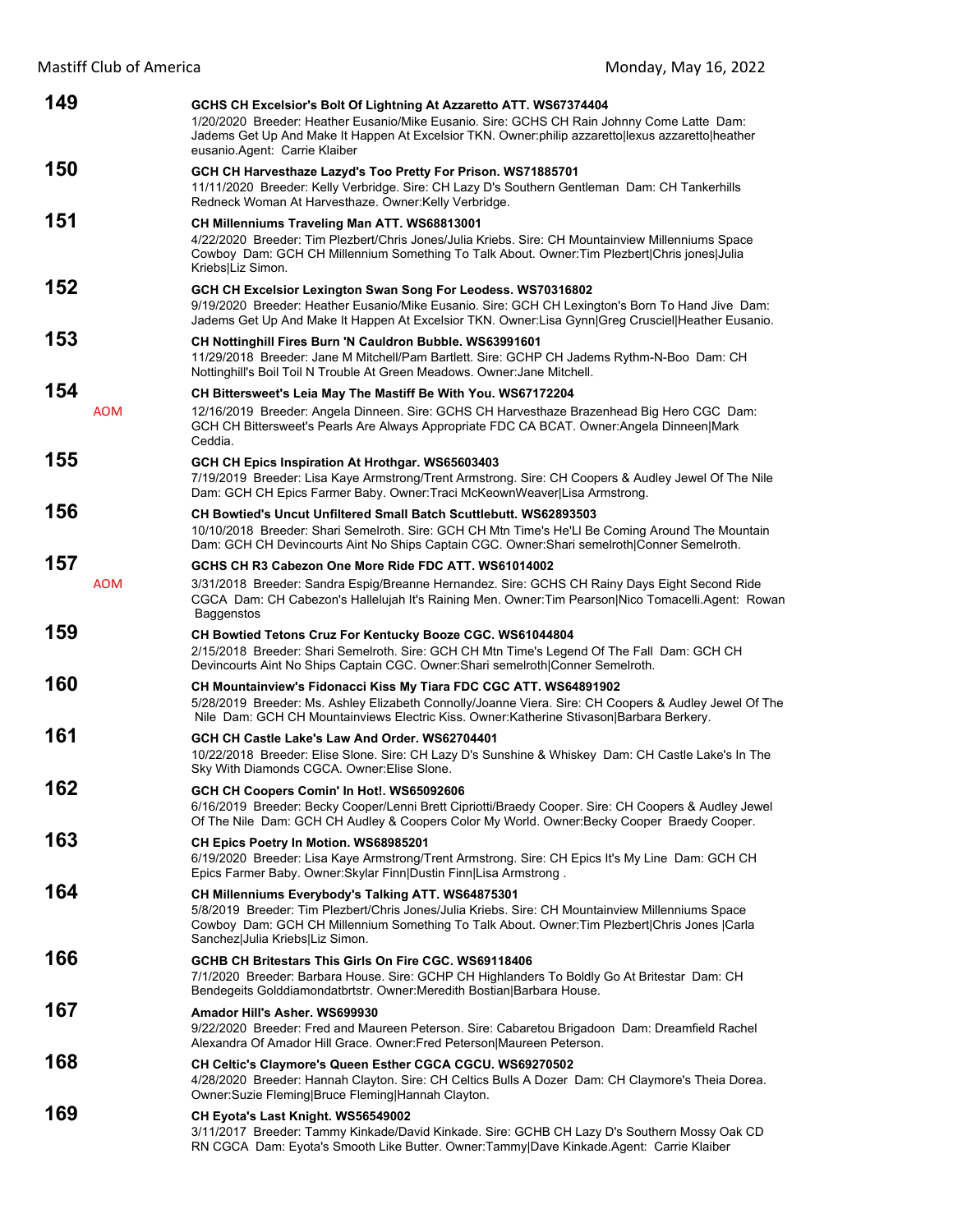| 170                       |            | GCH CH Looking Glass Penelope Anne Hooligan Queen FDC CGC. WS69493502<br>7/30/2020 Breeder: Karen Loving/John Loving. Sire: GCHS CH Epics Renewal Comeback CGCA CGCU<br>Dam: GCH CH Looking Glass's Queen Annes Lace Of Sherwood. Owner:Alexandra Marie Marcelli Karen<br>Loving Domenic Marcelli. |
|---------------------------|------------|----------------------------------------------------------------------------------------------------------------------------------------------------------------------------------------------------------------------------------------------------------------------------------------------------|
| 171                       |            | CH R3 Collinswall Loaded For Bear. WS71104802                                                                                                                                                                                                                                                      |
|                           | <b>AOM</b> | 12/7/2020 Breeder: Tim Pearson/Susan Pearson. Sire: GCHB CH R3 This Ain't My First Rodeo From<br>Jadem Dam: GCHG CH R3 Just Like You Only Prettier. Owner: Tim Collins   Ashley Wall   Tim Pearson   Susan<br>Pearson.Agent: Rowan Baggenstos                                                      |
| 172                       | <b>SEL</b> | GCH CH Excelsior's Queen Kong At Lexington. WS67374402<br>1/20/2020 Breeder: Heather Eusanio/Mike Eusanio. Sire: GCHS CH Rain Johnny Come Latte Dam:<br>Jadems Get Up And Make It Happen At Excelsior TKN. Owner: Erica Tortorella Heather Eusanio   Michael<br>Reid Agent: Carrie Klaiber         |
| 174                       |            | GCH CH True Story's Don'T Dismiss Me CD RA FDC CAX FCAT CGCA CGCU TKA . WS56971004<br>4/18/2017 Breeder: Robin Tabor. Sire: GCHB CH Friends Dohse Let Friends Drink Alone Dam: GCH CH<br>True Story's Speaks From A Sober Heart RA CGCA CGCU TKN BN-V VH. Owner: Robin Tabor.                      |
| 176                       |            | GCH CH Bittersweet's To Glam To Give A Damm BN RN FDC CGC TKN ATT. WS63107201<br>10/24/2018 Breeder: Angela Dinneen. Sire: CH Stonehaven's Oxford's Talk Of The Town Dam: GCH CH<br>Bittersweet's Pearls Are Always Appropriate FDC CA BCAT. Owner:Angela Dinneen.                                 |
| 178                       | <b>OS</b>  | GCHB CH Lamars Buffalo Gal Dance By The Light. WS63844302<br>1/13/2019 Breeder: Mrs. Margo Lauritsen/Eric Lauritsen. Sire: CH<br>Heritagehearthiloveitwhenaplancomestogether-Lamars Dam: GCHB CH Lamars You Are In My Heart Jj.<br>Owner: Margo Lauritsen Kelly Rackley.                           |
| 180                       |            | CH Harvesthaze Whole Lotta Sass, WS72030902<br>11/13/2020 Breeder: kelly hinson verbridge. Sire: CH Landondale's Beyond Yankee Blu Dam: CH<br>Harvesthaze All Bets Are Off. Owner: Kelly Verbridge Kelli Aaron.                                                                                    |
| 182                       |            | CH Cavehill's Lilli Of Dion At HIf. WS71313604<br>12/2/2020 Breeder: Matthew Hess/Laura Watson. Sire: CH Pendragon Sherlok Of Man Nik Dam: CH<br>Hess' Country I Saw The Light. Owner: Stephen Wisnieski Diane Becker.                                                                             |
| 184                       | AB         | <b>CH Thunder Sky's Peppermint Patti. WS70877101</b><br>12/17/2020 Breeder: Richard Greaver/Karin Weseloh/Mary Greaver/Marissa Weseloh. Sire: CH Thunder<br>Sky's Exponential Power Dam: CH Whispering Oaks Random Mayhem CGCA TKN. Owner: Dick<br>Greaver Mary Greaver.                           |
| 186                       |            | GCHB CH Caledonia's Simply Irresistible Rockette. WS53432302<br>11/12/2015 Breeder: Don Linfert/Michael Reid/Heather Reid/Chad Long/Coagi Long. Sire: GCHB CH<br>Thunder Sky's Cache Of Gold BN RN Dam: CH Caledonia Treasured Heirloom. Owner:Linda David<br>Henson and Chad Coagi Long.          |
| 188                       |            | CH Lakeside Mn One Hot Mamma. WS57052101<br>4/27/2017 Breeder: Debbie Wuetherich/Chelsey Wuetherich. Sire: GCH CH Epics Northern Pike Dam:<br>CH Lakeside Mn Dodge City's Ms Kitty. Owner:Debbie Wuetherich Sherry Wuetherich Chelsey Wuetherich.                                                  |
| 190                       |            | GCH CH Epics Whoa Nellie. WS62439101<br>8/27/2018 Breeder: Lisa Kaye Armstrong/Trent Armstrong. Sire: CH Lazyd's Fortunate Son Of Marv Dam:<br>GCH CH Epics Farmer Baby. Owner:Lisa Armstrong.                                                                                                     |
| 192                       |            | GCH CH 3m Deez She's A Touch Of Class. WS69380101<br>8/27/2020 Breeder: Helen Sue Raisor/Aura Niko Hagan. Sire: CH Deez The Legend Of Judgement Lives<br>In Zion FDC CGC Dam: GCH CH Big Blue Nation " Home Of 3m Mastiffs" Maci Leigh FDC CGC.<br>Owner: Aura Niko Hagan Sue Raisor.              |
| 196                       | AB         | GCH CH Harvesthaze Blowin' It Out Of Da Orchard, WS55590103<br>10/6/2016 Breeder: Kelly Verbridge/Amanda Lynn Griffin. Sire: GCHS CH Dandylions Blowin' It Out Da<br>Box Dam: CH Gryphons Try Your Luck At Harvest Haze. Owner: Kelly Verbridge.                                                   |
| 198                       |            | GCH CH Britestar's Hidden Treasure, WS67250102<br>12/20/2019 Breeder: Barbara House. Sire: GCHP CH Highlanders To Boldly Go At Britestar Dam: CH<br>Bendegeits Golddiamondatbrtstr. Owner: Kara Berrey Barbara House.                                                                              |
| 200                       |            | GCHB CH Looking Glass Black Betty Of Kiokee. WS58732911<br>10/17/2017 Breeder: John Loving/Karen Loving. Sire: CH Sergio Infinite Beauty CGC Dam: GCH CH<br>Kiokee Chantilly Lace Of Looking Glass Run. Owner: John and Karen Loving.                                                              |
| $202$ AB                  |            | CH Claymore's Dumb Blonde BCAT CGC. WS69270503<br>4/28/2020 Breeder: Hannah Clayton. Sire: CH Celtics Bulls A Dozer Dam: CH Claymore's Theia Dorea.<br>Owner: Hannah Clayton.                                                                                                                      |
| <b>Junior Showmanship</b> |            |                                                                                                                                                                                                                                                                                                    |
|                           |            |                                                                                                                                                                                                                                                                                                    |
| Jr (Open Intermediate)    |            |                                                                                                                                                                                                                                                                                                    |

 **5** AB **GCH CH Audley & Coopers Color My World. WS50469102** 5/12/2015 Breeder: Nancy Spiller/Becky Cooper. Sire: CH Coopers & Audley Jewel Of The Nile Dam: CH Audley Farms Look 'N' Good Darleen. Owner:Becky Cooper Braedy Cooper|Braedy Cooper.